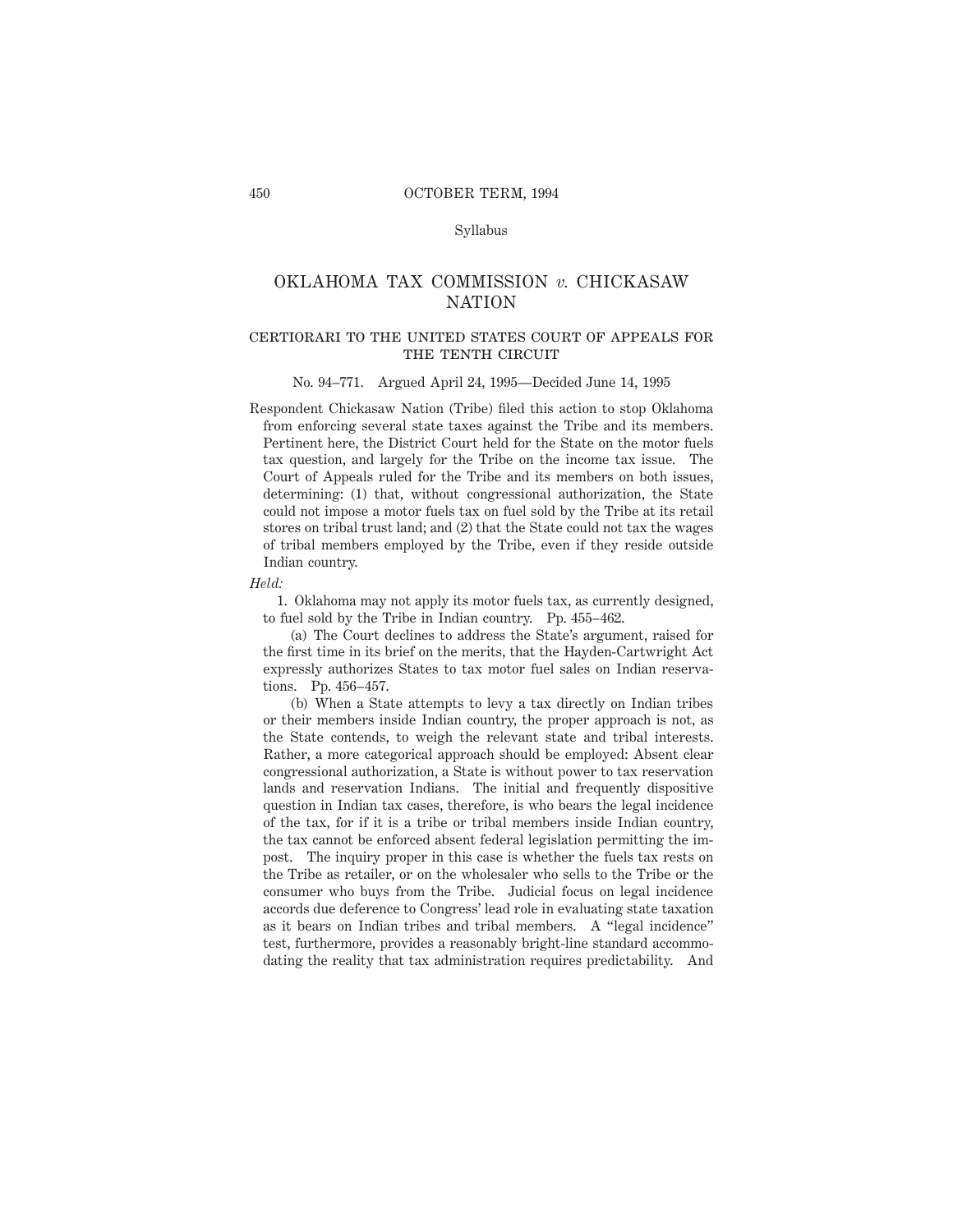### Syllabus

a State unable to enforce its tax because the legal incidence falls on tribes or on Indians within Indian country, generally is free to amend its law to shift the tax's legal incidence. Pp. 457–460.

(c) The Court of Appeals' ruling that the fuels tax's legal incidence rests on the retailer is reasonable. The state legislation does not expressly identify who bears the tax's legal incidence. Nor does it contain a provision requiring that the tax be passed on to consumers. In the absence of such dispositive language, the question is one of fair interpretation of the taxing statute as written and applied. In this case, the fuels tax law's language and structure indicate that the tax is imposed on fuel retailers. Pp. 461–462.

2. Oklahoma may tax the income of tribal members who work for the Tribe but reside in the State outside Indian country. The Court of Appeals' holding to the contrary conflicts with the well-established principle of interstate and international taxation that a jurisdiction may tax *all* the income of its residents, even income earned outside the taxing jurisdiction. The exception that the Tribe would carve out of the State's taxing authority gains no support from the rule that Indians and tribes are generally immune from state taxation, as this principle does not operate outside Indian country. In addition, the Treaty of Dancing Rabbit Creek, which guarantees the Tribe and its members that "no Territory or State shall ever have a right to pass laws for the [Tribe's] government," provides only for the Tribe's sovereignty within Indian country and does not confer super-sovereign authority to interfere with another jurisdiction's sovereign right to tax income, from all sources, of those who choose to live within that jurisdiction's limits. Nor can the Treaty be read to incorporate the repudiated doctrine that an income tax imposed on government employees should be treated as a tax on the government. The Treaty's signatories likely gave no thought to a State's authority to tax income of tribal members living in the State's domain, since the Treaty's purpose was to move the Tribe to unsettled land not then within a State. Moreover, if that doctrine were to apply, it would require exemption for nonmember as well as tribal member employees of the Tribe. Pp. 462–467.

31 F. 3d 964, affirmed in part, reversed in part, and remanded.

Ginsburg, J., delivered the opinion for a unanimous Court with respect to Parts I and II, and the opinion of the Court with respect to Part III, in which REHNQUIST, C. J., and SCALIA, KENNEDY, and THOMAS, JJ., joined. Breyer, J., filed an opinion concurring in part and dissenting in part, in which Stevens, O'Connor, and Souter, JJ., joined, *post,* p. 468.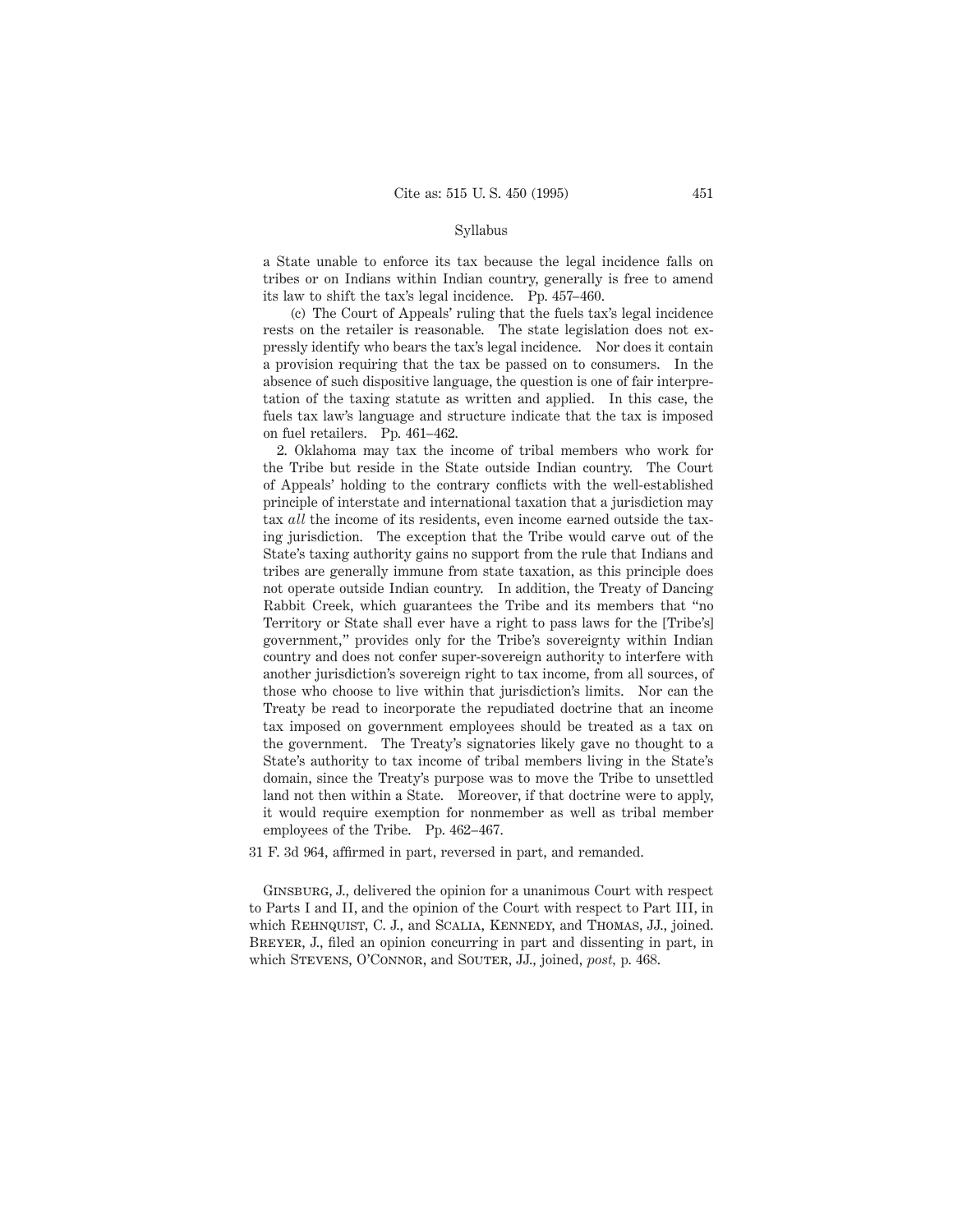*Charles Rothfeld* argued the cause for petitioner. With him on the briefs were *Gary A. Winters, Stanley Johnston,* and *David Allen Miley.*

*Dennis W. Arrow* argued the cause for respondent. With him on the briefs was *Bob Rabon.*

*Paul A. Engelmayer* argued the cause for the United States as *amicus curiae* urging affirmance. With him on the brief were *Solicitor General Days, Assistant Attorney General Schiffer,* and *Deputy Solicitor General Kneedler.*\*

JUSTICE GINSBURG delivered the opinion of the Court.

This case concerns the taxing authority of the State of Oklahoma over the Chickasaw Nation (Tribe) and its members.1 We take up two questions: (1) May Oklahoma impose

<sup>\*</sup>Briefs of *amici curiae* urging reversal were filed for the State of South Dakota et al. by *Mark W. Barnett,* Attorney General of South Dakota, and *Lawrence E. Long,* Chief Deputy Attorney General, and by the Attorneys General for their respective States as follows: *Daniel E. Lungren* of California, *Richard P. Ieyoub* of Louisiana, *Mike Moore* of Mississippi, *Joseph P. Mazurek* of Montana, *Frankie Sue Del Papa* of Nevada, *Heidi Heitkamp* of North Dakota, *Theodore R. Kulongoski* of Oregon, *Jan Graham* of Utah, *James E. Doyle* of Wisconsin, and *Joseph B. Meyer* of Wyoming; and for the Petroleum Marketers Association of America et al. by *Robert S. Bassman* and *Alphonse M. Alfano.*

Briefs of *amici curiae* urging affirmance were filed for the Cherokee Nation by *David A. Mullon, Jr.,* and *L. Susan Work;* for the Cheyenne-Arapaho Tribes of Oklahoma et al. by *Kim Jerome Gottschalk, Rodney B. Lewis, Bertram Hirsch, Doug Nash, Carol Barbero, Patrice Kunesh,* and *Christopher D. Quale;* for the Choctaw Nation by *Glenn M. Feldman;* for the Navajo Nation Oil and Gas Co., Inc., by *Paul E. Frye* and *Wayne H. Bladh;* and for the Sac and Fox Nation by *G. William Rice* and *Gregory H. Bigler.*

<sup>&</sup>lt;sup>1</sup> For the Court's most recent encounters with questions of state authority to tax Indian Tribes and their members, and tribal immunity from state taxation, see *Department of Taxation and Finance of N. Y.* v. *Milhelm Attea & Bros.,* 512 U. S. 61 (1994); *Oklahoma Tax Comm'n* v. *Sac and Fox Nation,* 508 U. S. 114 (1993); *County of Yakima* v. *Confederated Tribes and Bands of Yakima Nation,* 502 U. S. 251 (1992); *Oklahoma Tax*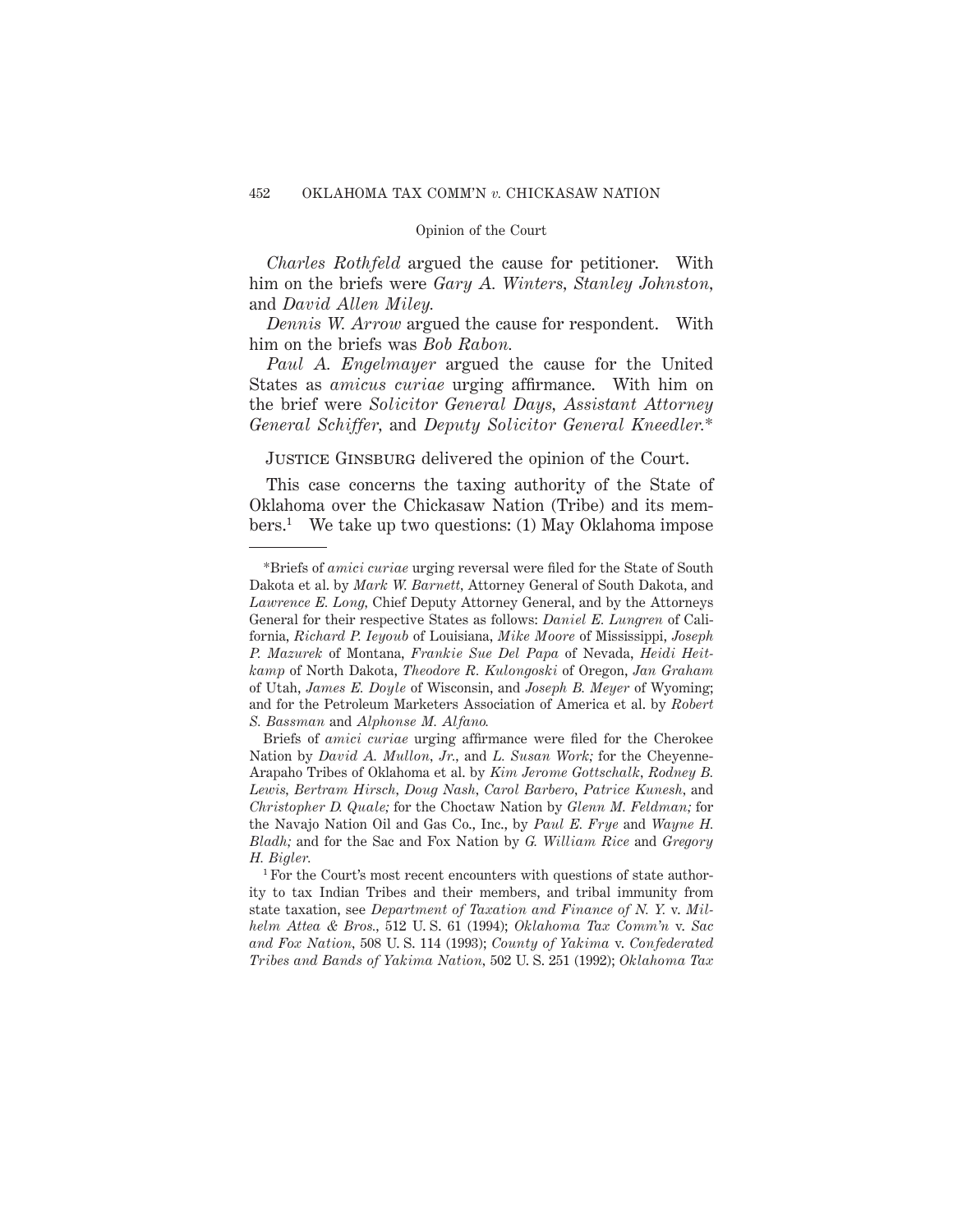its motor fuels excise tax upon fuel sold by Chickasaw Nation retail stores on tribal trust land; (2) May Oklahoma impose its income tax upon members of the Chickasaw Nation who are employed by the Tribe but who reside in the State outside Indian country.2

We hold that Oklahoma may not apply its motor fuels tax, as currently designed, to fuel sold by the Tribe in Indian country. In so holding, we adhere to settled law: when Congress does not instruct otherwise, a State's excise tax is unenforceable if its legal incidence falls on a Tribe or its members for sales made within Indian country. We further hold, however, that Oklahoma may tax the income (including wages from tribal employment) of all persons, Indian and non-Indian alike, residing in the State outside Indian country. The Treaty between the United States and the Tribe, which guarantees the Tribe and its members that "no Territory or State shall ever have a right to pass laws for the government of" the Chickasaw Nation, does not displace the rule, accepted interstate and internationally, that a sovereign may tax the entire income of its residents.

The Chickasaw Nation, a federally recognized Indian Tribe, commenced this civil action in the United States District Court for the Eastern District of Oklahoma, to stop the State of Oklahoma from enforcing several state taxes against the Tribe and its members.3 Pertinent here, the District

<sup>3</sup> In addition to the motor fuels and income taxes before us, the Tribe's complaint challenged motor vehicle excise taxes on Tribe-owned vehicles, retail sales taxes on certain purchases by the Tribe for its own use, and

I

*Comm'n* v. *Citizen Band of Potawatomi Tribe of Okla.,* 498 U. S. 505 (1991).

<sup>&</sup>lt;sup>2</sup> "Indian country," as Congress comprehends that term, see 18 U.S.C. § 1151, includes "formal and informal reservations, dependent Indian communities, and Indian allotments, whether restricted or held in trust by the United States." *Sac and Fox,* 508 U. S., at 123.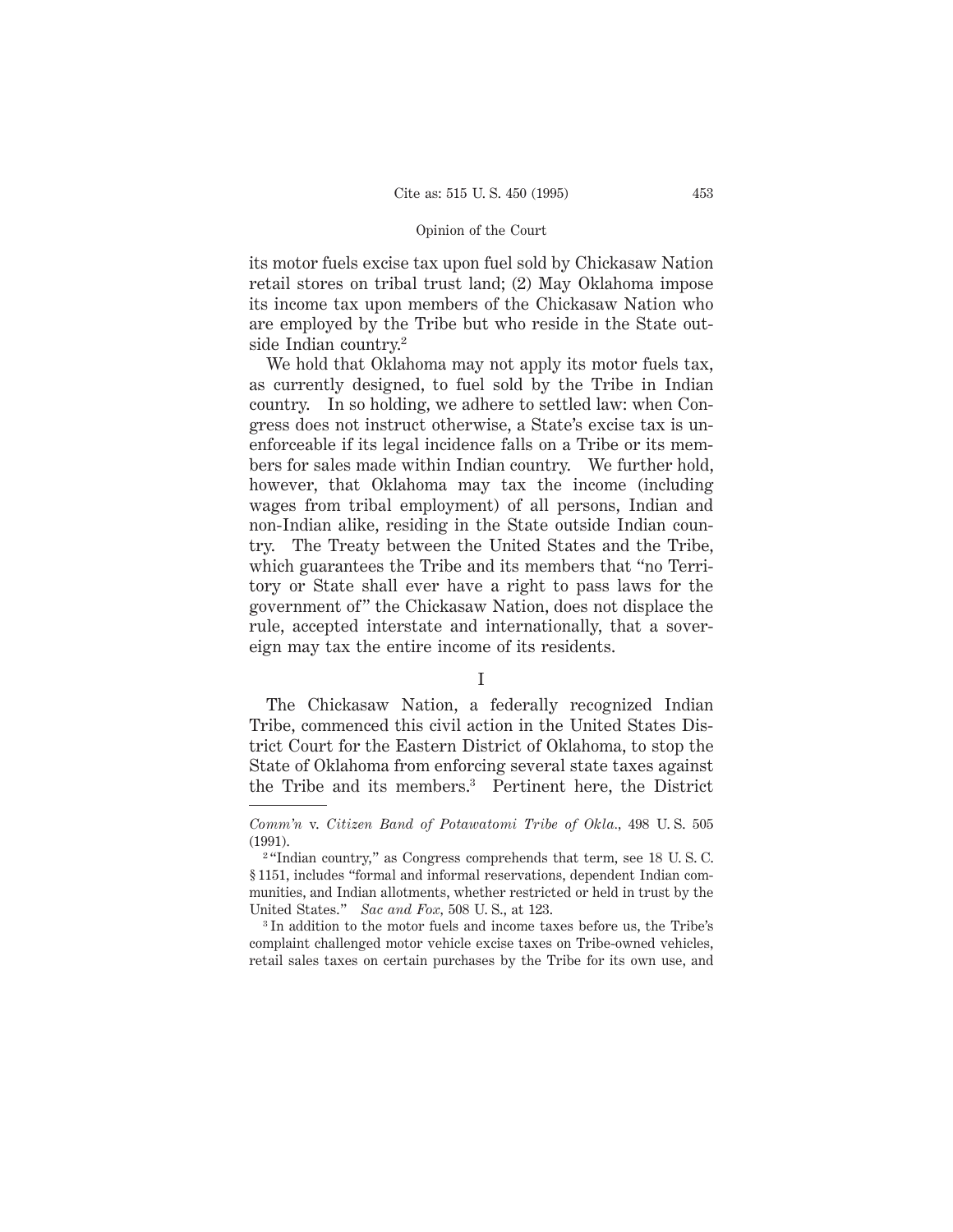Court, ruling on cross-motions for summary judgment, held for the State on the motor fuels tax imposition and largely for the Tribe on the income tax issue. The Court of Appeals for the Tenth Circuit ruled for the Tribe and its members on both issues: It held that the State may not apply the motor fuels tax to fuel sold by the Tribe's retail stores, and, further, that the State may not tax the wages of members of the Chickasaw Nation who work for the Tribe, even if they reside outside Indian country. 31 F. 3d 964 (1994).

Concerning the motor fuels tax, the Tenth Circuit disapproved the District Court's "balancing of the respective tribal and state interests" approach. *Id.,* at 972. The legal incidence of the tax, the Court of Appeals ruled, is the key concept. That incidence, the Tenth Circuit determined, falls directly on fuel retailers—here, on the Tribe, due to its operation of two convenience stores that sell fuel to tribal members and other persons. Oklahoma's imposition of its fuels tax on the Tribe as retailer, the Court of Appeals concluded, "conflicts with . . . the traditional scope of Indian sovereign authority." *Ibid.* Because the State asserted no congressional authorization for its exaction, the Tenth Circuit declared the fuels tax preempted.

Oklahoma's income tax, in the Court of Appeals' view, could not be applied to *any* tribal member employed by the Tribe;<sup>4</sup> residence, the Tenth Circuit said, was "simply not relevant to [its] determination." *Id.,* at 979. The Court of Appeals relied on the provision of the Treaty of Dancing

sales taxes on 3.2% beer sold at the Tribe's two convenience stores, as well as tax warrants issued against officers of the Tribe. In the course of litigation, Oklahoma apparently decided not to contest the Tribe's claims regarding the vehicle and retail sales taxes, and withdrew the warrants; the United States Court of Appeals for the Tenth Circuit affirmed the District Court's grant of summary judgment for the State on the 3.2% beer tax, and the Tribe has not sought our review of that issue.

<sup>4</sup> In a ruling not before us, see Brief for Respondent 47, the Court of Appeals upheld application of Oklahoma's income tax to Chickasaw Nation employees who are not members of the Tribe.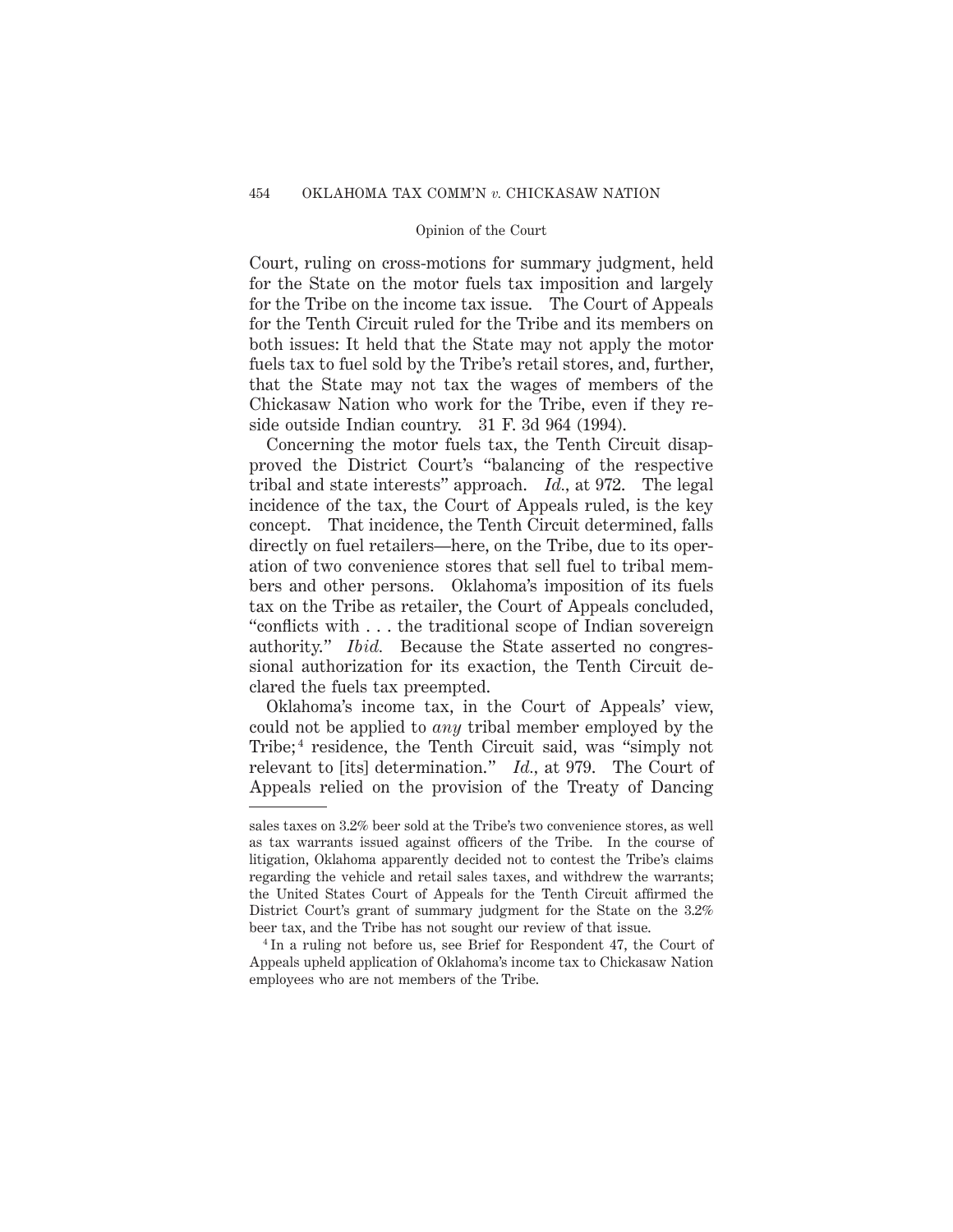Rabbit Creek, Sept. 27, 1830, Art. IV, 7 Stat. 333–334, that "no Territory or State shall ever have a right to pass laws for the government of the [Chickasaw] Nation of Red People and their descendants." To this treaty language, the Tenth Circuit applied "the general rule that '[d]oubtful expressions are to be resolved in favor of' the Indians." 31 F. 3d, at 978 (quoting *McClanahan* v. *Arizona Tax Comm'n,* 411 U. S. 164, 174 (1973)). The Court of Appeals also noted that it had endeavored to "rea<sup>[d]</sup> the treaty as the Indians [who signed it] would have understood it." 31 F. 3d, at 979.

We granted the State's petition for certiorari, 513 U. S. 1071 (1995), and now (1) affirm the Court of Appeals' judgment as to the motor fuels tax, and (2) reverse that judgment as to the income tax applied to earnings of tribal members who work for the Tribe but reside in the State outside Indian country.

II

The Tribe contends, and the Tenth Circuit held, that Oklahoma's fuels  $tax^5$  is levied on retailers, not on distributors or consumers. The respect due to the Chickasaw Nation's sovereignty, the Tribe maintains, means Oklahoma—absent congressional permission—may not collect its tax for fuel supplied to, and sold by, the Tribe at its convenience stores. In support of the tax immunity it asserts, the Tribe recalls our reaffirmations to this effect: "The Constitution vests the Federal Government with exclusive authority over relations with Indian tribes . . . , and in recognition of the sovereignty retained by Indian tribes even after formation of the United States, Indian tribes and individuals generally are exempt from state taxation within their own territory." *Montana* v. *Blackfeet Tribe,* 471 U. S. 759, 764 (1985); see

<sup>5</sup> According to the State's Tax Commission, Oklahoma imposes fuels tax at the rate of 17 cents per gallon for gasoline and 14 cents per gallon for diesel fuel. Brief for Petitioner 2–3; see Okla. Stat., Tit. 68, §§ 502, 502.2, 502.4, 502.6, 516, 520, 522 (1991) (gasoline); §§ 502.1, 502.3, 502.5, 502.7, 522.1 (diesel fuel).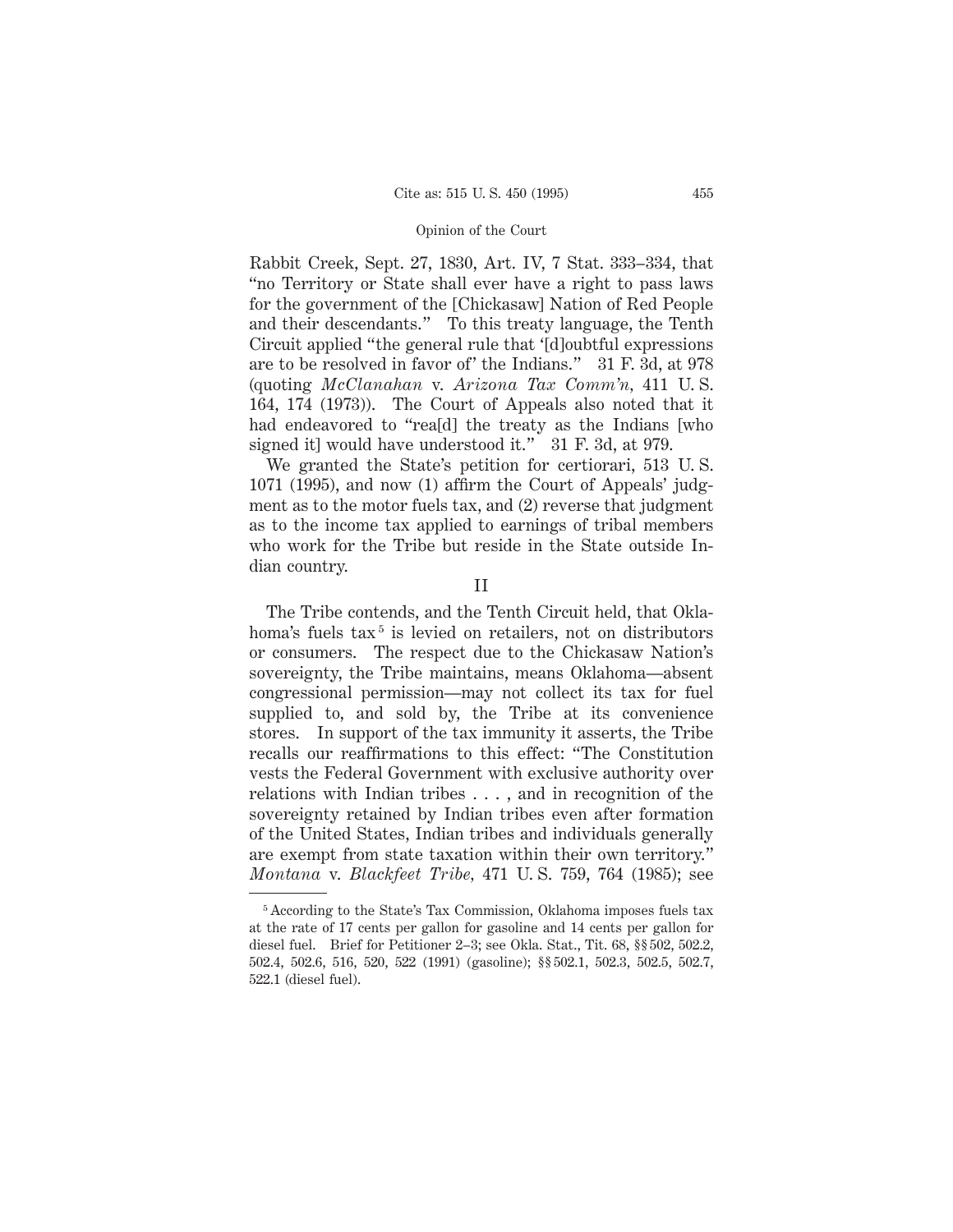also, *e. g., Mescalero Apache Tribe* v. *Jones,* 411 U. S. 145, 148 (1973).

In response, Oklahoma urges that Indian tribes and their members are not inevitably, but only "'generally,'" immune from state taxation. Brief for Petitioner 19 (quoting *Blackfeet Tribe,* 471 U. S., at 764). At least as to some aspects of state taxation, Oklahoma asserts, an approach "balancing the state and tribal interests" is in order. Brief for Petitioner 17. Even if the legal incidence of the fuels tax falls on the Tribe (as retailer), Oklahoma concludes, tax immunity should be disallowed here because "the state interest supporting the levy is *compelling,* . . . the tribal interest is *insubstantial,* and . . . the state tax would have no effect on 'tribal governance and self-determination.'" *Id.*, at 22 (emphasis in original).

In the alternative, Oklahoma argues that the Court of Appeals "erred in holding that the legal incidence of the fuel tax falls on the retailer." *Id.,* at 10. Moreover, the State newly contends, even if the fuels tax otherwise would be impermissible, Congress, in the 1936 Hayden-Cartwright Act, 4 U. S. C. § 104, expressly permitted state taxation of reservation activity of this type. Brief for Petitioner 23–24.

We set out first our reason for refusing to entertain at this late date Oklahoma's argument that the Hayden-Cartwright Act expressly permits state levies on motor fuels sold on Indian reservations. We then explain why we agree with the Tenth Circuit on the Tribe's exemption from Oklahoma's fuels tax.

A

On brief, the State points out—for the first time in this litigation—that the Hayden-Cartwright Act, 4 U. S. C. § 104, expressly authorizes States to tax motor fuel sales on "United States military or other reservations." § 104(a). The Act's word "reservations," Oklahoma maintains, encompasses Indian reservations. Brief for Petitioner 23–24. We decline to address this question of statutory interpretation.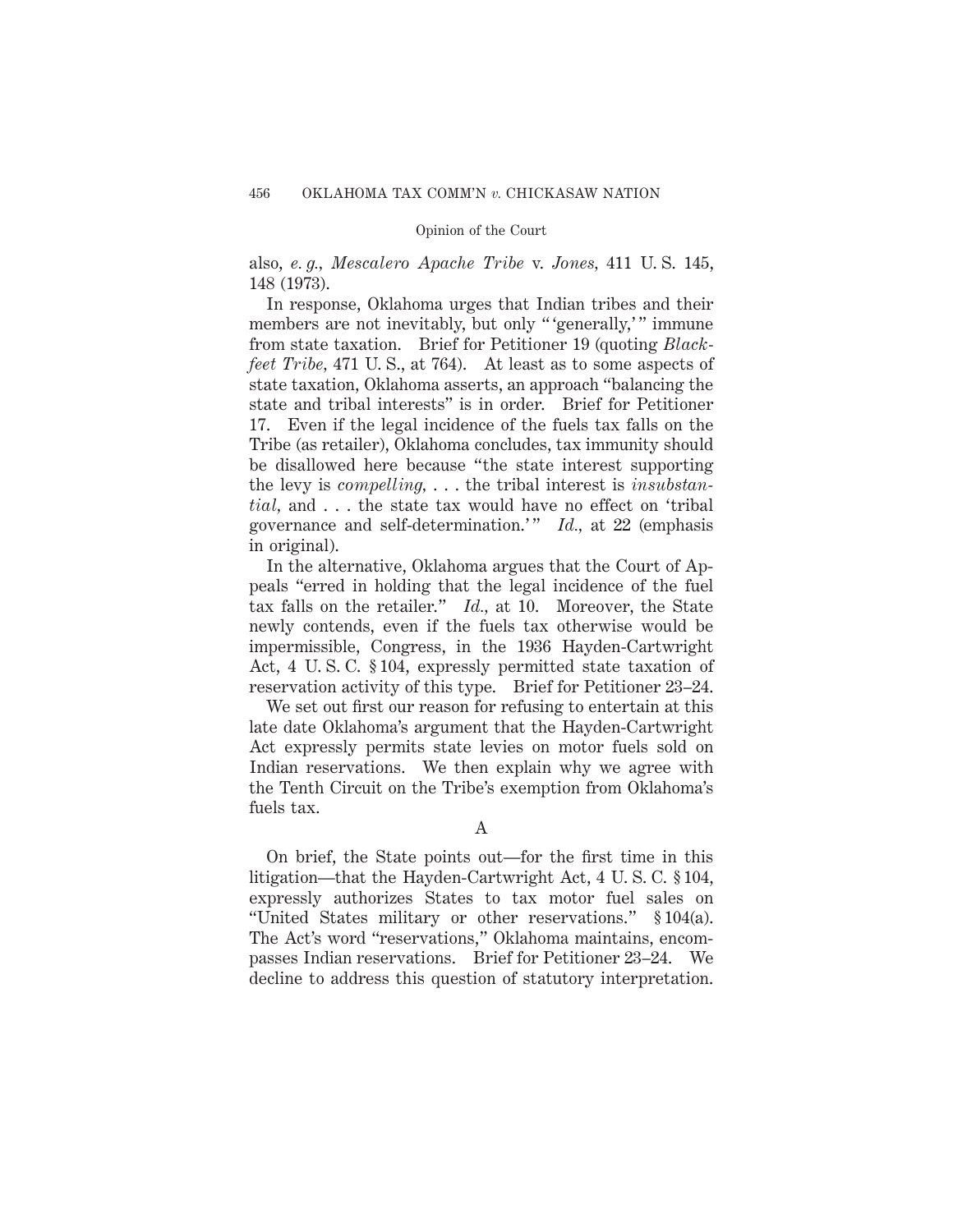The State made no reference to the Hayden-Cartwright Act in the courts of first and second instance. And even though the Court of Appeals flagged the Act's possible relevance,<sup>6</sup> Oklahoma did not mention this 1936 legislation in its petition for certiorari. Nor is Oklahoma's newly discovered claim of vintage legislative authorization "fairly included"<sup>7</sup> in the question the State tendered for our review: "Whether principles of federal pre-emption or Indian sovereignty preclude a State from imposing a tax on motor fuel sold by an Indian tribe . . . . ?" Pet. for Cert. (i). As a court of review, not one of first view, we will entertain issues withheld until merits briefing "only in the most exceptional cases.'" *Yee* v. *Escondido,* 503 U. S. 519, 535 (1992) (citation omitted). This case does not fit that bill.

B

Assuming, then, that Congress has not expressly authorized the imposition of Oklahoma's fuels tax on fuel sold by the Tribe, we must decide if the State's exaction is nonetheless permitted. Oklahoma asks us to make the determination by weighing the relevant state and tribal interests, and urges that the balance tilts in its favor. Oklahoma emphasizes that the fuel sold is used "almost exclusively on state roads," imposing "very substantial costs on the State—but no burden at all on the Tribe." Brief for Petitioner 9. The State

<sup>6</sup> The Court of Appeals noted:

<sup>&</sup>quot;In *White Mountain Apache Tribe* v. *Bracker,* 448 U. S. 136, 151, n. 16 . . . (1980), the Supreme Court declined to reach the question whether Indian reservations might be encompassed by the Hayden-Cartwright Act, 4 U. S. C. § 104, which provides for the imposition of state fuel taxes 'on United States military or other reservations.' This issue was not raised before this court, and we express no opinion on it." 31 F. 3d 964, 972, n. 4 (1994).

<sup>7</sup> This Court's Rule 14.1(a); see *Yee* v. *Escondido,* 503 U. S. 519, 533 (1992). Cf. *Lebron* v. *National Railroad Passenger Corporation,* 513 U. S. 374, 379–380 (1995) (reaching issue addressed in decision under review and "fairly embraced within" both the question set forth in the petition for certiorari and the argument advanced in the petition).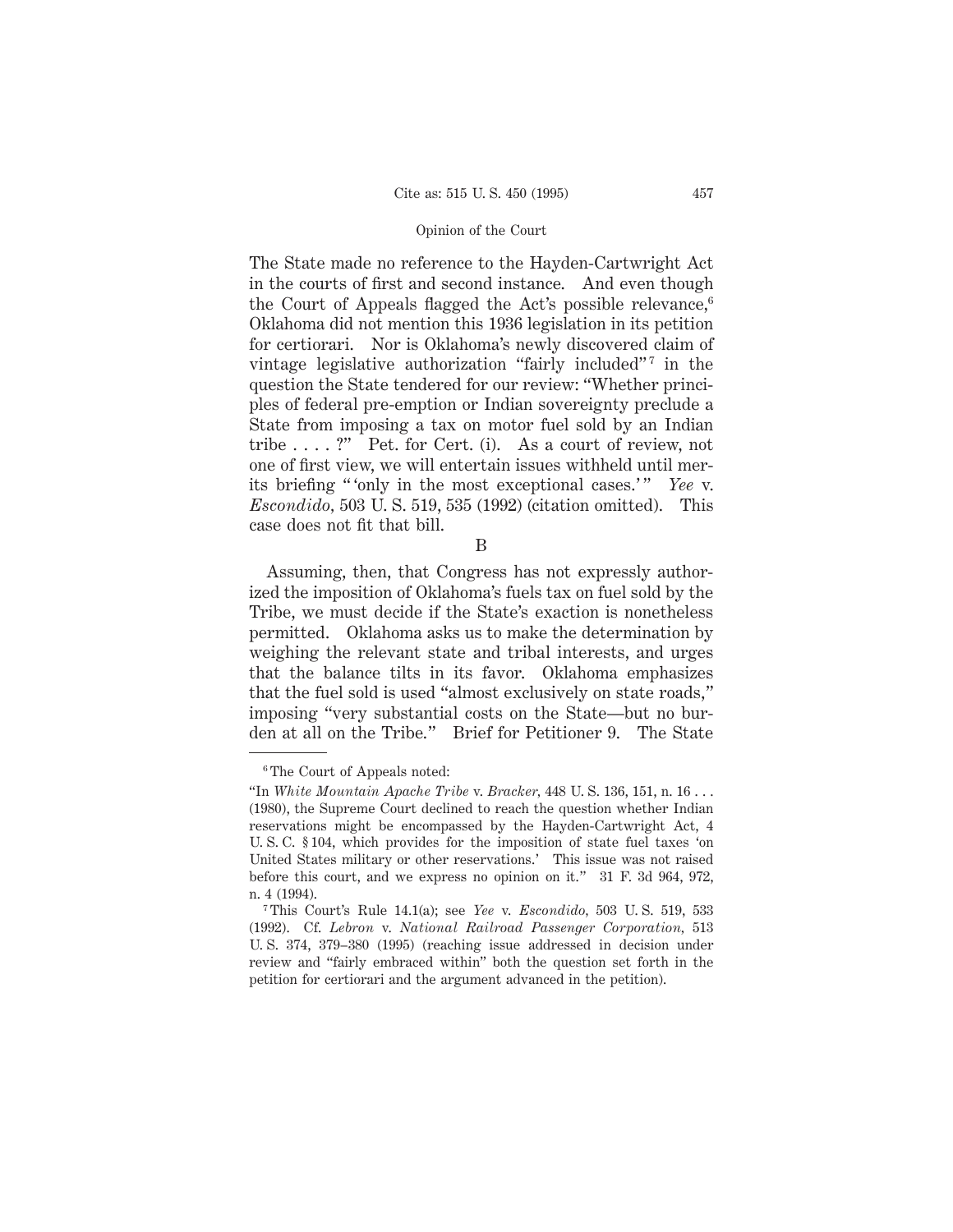also stresses that "the levy does not reach any value generated by the Tribe on Indian land," *id.,* at 10; *i. e.,* the fuel is not produced or refined in Indian country, and is often sold to outsiders.

We have balanced federal, state, and tribal interests in diverse contexts, notably, in assessing state regulation that does not involve taxation, see, *e. g., California* v. *Cabazon Band of Mission Indians,* 480 U. S. 202, 216–217 (1987) (balancing interests affected by State's attempt to regulate onreservation high-stakes bingo operation), and state attempts to compel Indians to collect and remit taxes actually imposed on non-Indians, see, *e. g., Moe* v. *Confederated Salish and Kootenai Tribes of Flathead Reservation,* 425 U. S. 463, 483 (1976) (balancing interests affected by State's attempt to require tribal sellers to collect cigarette tax on non-Indians; precedent about state taxation of Indians is not controlling because "this [collection] burden is not, strictly speaking, a tax at all").

But when a State attempts to levy a tax directly on an Indian tribe or its members inside Indian country, rather than on non-Indians, we have employed, instead of a balancing inquiry, "a more categorical approach: '[A]bsent cession of jurisdiction or other federal statutes permitting it,' we have held, a State is without power to tax reservation lands and reservation Indians." *County of Yakima* v. *Confederated Tribes and Bands of Yakima Nation,* 502 U. S. 251, 258 (1992) (citation omitted). Taking this categorical approach, we have held unenforceable a number of state taxes whose legal incidence rested on a tribe or on tribal members inside Indian country. See, *e. g., Bryan* v. *Itasca County,* 426 U. S. 373 (1976) (tax on Indian-owned personal property situated in Indian country); *McClanahan,* 411 U. S., at 165–166 (tax on income earned on reservation by tribal members residing on reservation).

The initial and frequently dispositive question in Indian tax cases, therefore, is who bears the legal incidence of a tax.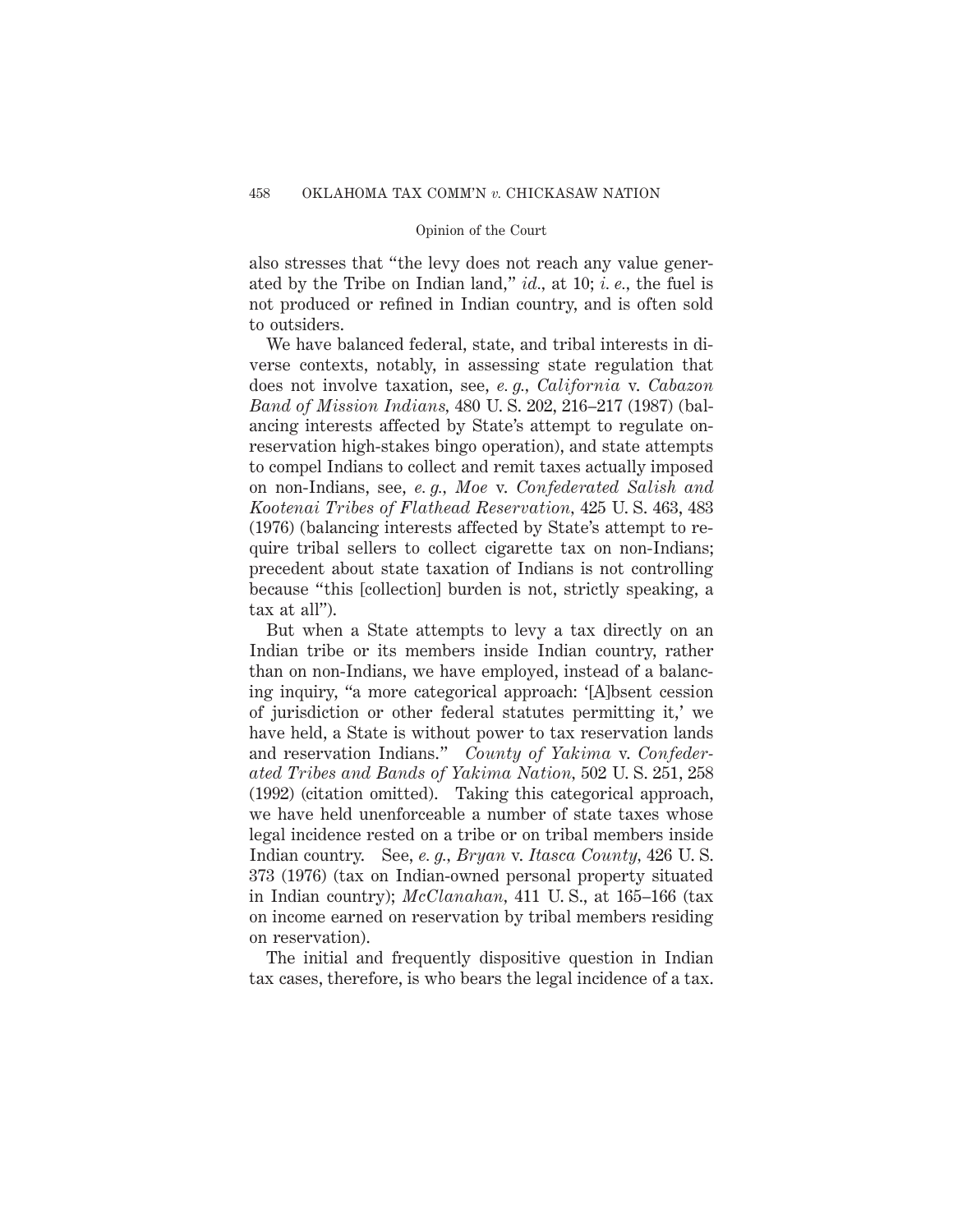If the legal incidence of an excise tax rests on a tribe or on tribal members for sales made inside Indian country, the tax cannot be enforced absent clear congressional authorization. See, *e. g., Moe,* 425 U. S., at 475–481 (Montana's cigarette sales tax imposed on retail consumers could not be applied to on-reservation "smoke shop" sales to tribal members). But if the legal incidence of the tax rests on non-Indians, no categorical bar prevents enforcement of the tax; if the balance of federal, state, and tribal interests favors the State, and federal law is not to the contrary, the State may impose its levy, see *Washington* v. *Confederated Tribes of Colville Reservation,* 447 U. S. 134, 154–157 (1980), and may place on a tribe or tribal members "minimal burdens" in collecting the toll, *Department of Taxation and Finance of N. Y.* v. *Milhelm Attea & Bros.,* 512 U. S. 61, 73 (1994). Thus, the inquiry proper here is whether the legal incidence of Oklahoma's fuels tax rests on the Tribe (as retailer), or on some other transactors—here, the wholesalers who sell to the Tribe or the consumers who buy from the Tribe.<sup>8</sup>

Judicial focus on legal incidence in lieu of a more venturesome approach accords due deference to the lead role of Congress in evaluating state taxation as it bears on Indian tribes and tribal members. See *Yakima,* 502 U. S., at 267. The State complains, however, that the legal incidence of a tax " 'has no relationship to economic realities.'" Brief for Petitioner 30 (quoting *Complete Auto Transit, Inc.* v. *Brady,* 430 U. S. 274, 279 (1977)). But our focus on a tax's legal incidence accommodates the reality that tax administration

<sup>8</sup> In weighing the affected interests without determining the legal incidence of the fuels tax, the District Court apparently confused our cases about state taxation of non-Indians with those about state taxation of Indians. The court cited a case of the former type, *Washington* v. *Confederated Tribes of Colville Reservation,* 447 U. S. 134 (1980). See App. to Pet. for Cert. 36a. But in *Colville* we resorted to balancing only after determining that the legal incidence of the challenged levy was on non-Indian consumers. 447 U. S., at 142, n. 9.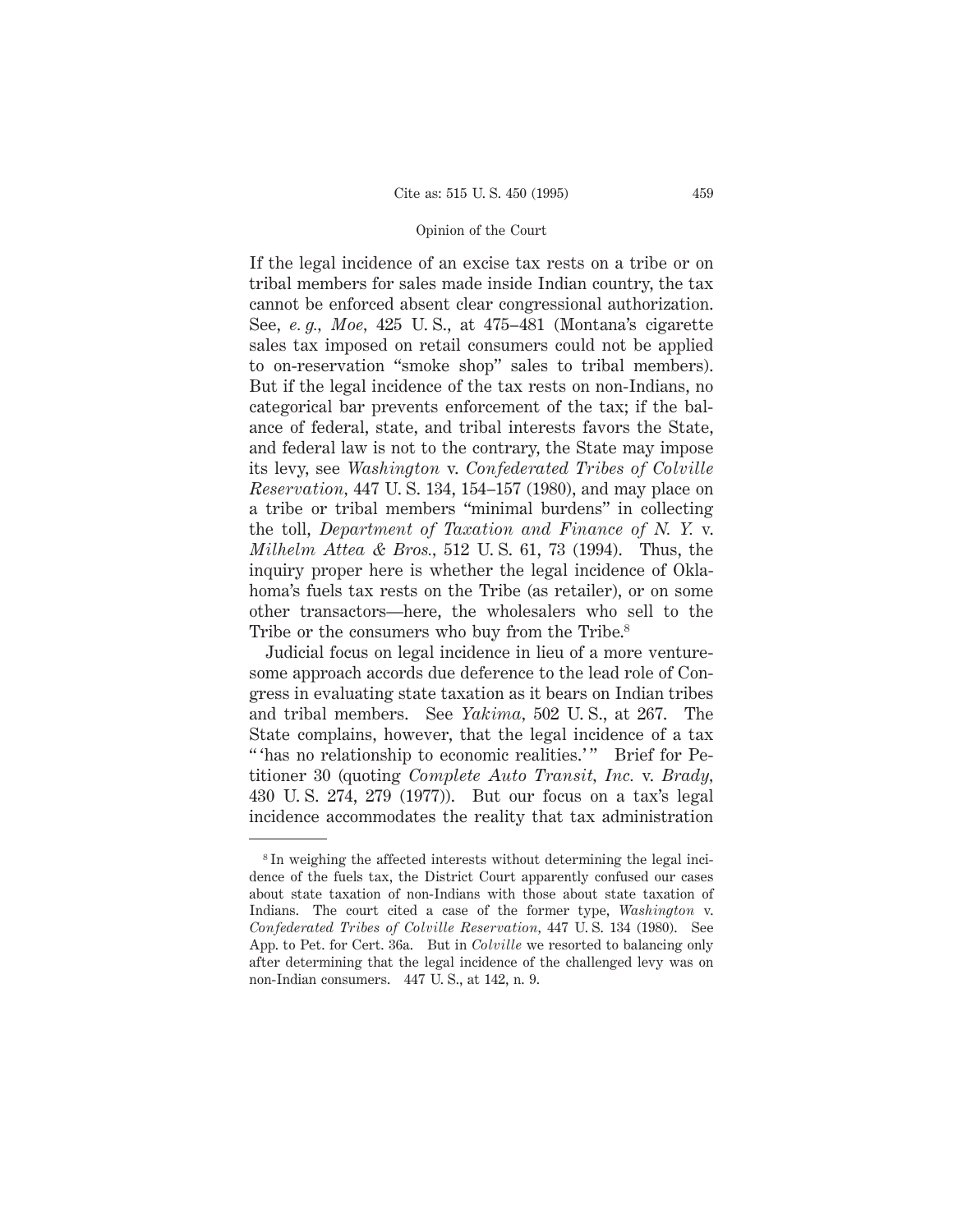requires predictability. The factors that would enter into an inquiry of the kind the State urges are daunting. If we were to make "economic reality" our guide, we might be obliged to consider, for example, how completely retailers can pass along tax increases without sacrificing sales volume—a complicated matter dependent on the characteristics of the market for the relevant product. Cf. *Yakima,* 502 U. S., at 267–268 (categorical approach safeguards against risk of litigation that could "engulf the States' annual assessment and taxation process, with the validity of each levy dependent upon a multiplicity of factors that vary from year to year, and from parcel to parcel").

By contrast, a "legal incidence" test, as 11 States with large Indian populations have informed us, "provide[s] a reasonably bright-line standard which, from a tax administration perspective, responds to the need for substantial certainty as to the permissible scope of state taxation authority." Brief for South Dakota et al. as *Amici Curiae* 2.9 And if a State is unable to enforce a tax because the legal incidence of the impost is on Indians or Indian tribes, the State generally is free to amend its law to shift the tax's legal incidence. So, in this case, the State recognizes and the Tribe agrees that Oklahoma could accomplish what it here seeks "by declaring the tax to fall on the consumer and directing the Tribe to collect and remit the levy." Pet. for Cert. 17; see Brief for Respondent 10–13.10

<sup>9</sup> Support for focusing on legal incidence is also indicated in cases arising in the analogous context of the Federal Government's immunity from state taxation. See *United States* v. *County of Fresno,* 429 U. S. 452, 459 (1977) ("States may not...impose taxes the legal incidence of which falls on the Federal Government.").

<sup>&</sup>lt;sup>10</sup> A measure designed to do just that, Committee Substitute for H. B. 1522, 45th Okla. Leg., 1st Sess. (1995), was approved by the Oklahoma House of Representatives on March 9, 1995, but failed to gain passage in the Oklahoma Senate during the legislature's 1995 session. See Brief for Respondent 11, 1a–23a; Supplemental Brief for Respondent 1.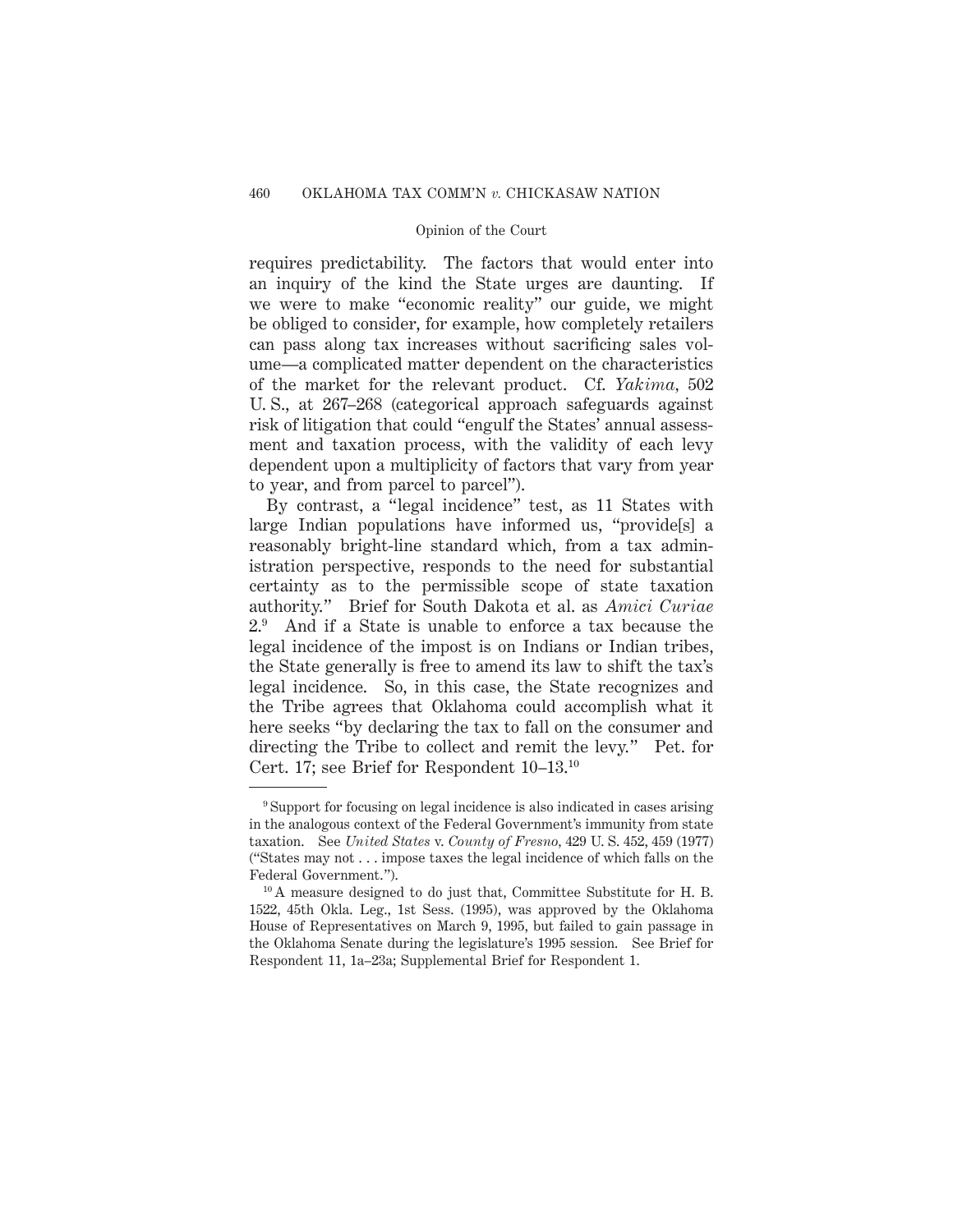# C

The State also argues that, even if legal incidence is key, the Tenth Circuit erred in holding that the fuels tax's legal incidence rests on the retailer (here, the Tribe). We consider the Court of Appeals' ruling on this point altogether reasonable, and therefore uphold it. See, *e. g., Haring* v. *Prosise,* 462 U. S. 306, 314, n. 8 (1983) (noting "our practice to accept a reasonable construction of state law by the court of appeals").

The Oklahoma legislation does not expressly identify who bears the tax's legal incidence—distributors, retailers, or consumers; nor does it contain a "pass through" provision, requiring distributors and retailers to pass on the tax's cost to consumers. Cf. *Moe,* 425 U. S., at 482 (statute at issue provided that Montana cigarette tax " 'shall be conclusively presumed to be [a] direct [tax] on the retail consumer precollected for the purpose of convenience and facility only' ").

In the absence of such dispositive language, the question is one of "fair interpretation of the taxing statute as written and applied." *California Bd. of Equalization* v. *Chemehuevi Tribe,* 474 U. S. 9, 11 (1985) *(per curiam).* Oklahoma's law requires fuel distributors to "remit" the amount of tax due to the Tax Commission; crucially, the statute describes this remittal by the distributor as "*on behalf of a licensed retailer.*" Okla. Stat., Tit. 68, § 505(C) (1991) (emphasis added). The inference that the tax obligation is legally the retailer's, not the distributor's, is supported by the prescriptions that sales between distributors are exempt from taxation, § 507, but sales from a distributor to a retailer are subject to taxation, § 505(E). Further, if the distributor remits taxes it subsequently is unable to collect from the retailer, the distributor may deduct the uncollected amount from its future payments to the Tax Commission. § 505(C). The distributor, then, "is no more than a transmittal agent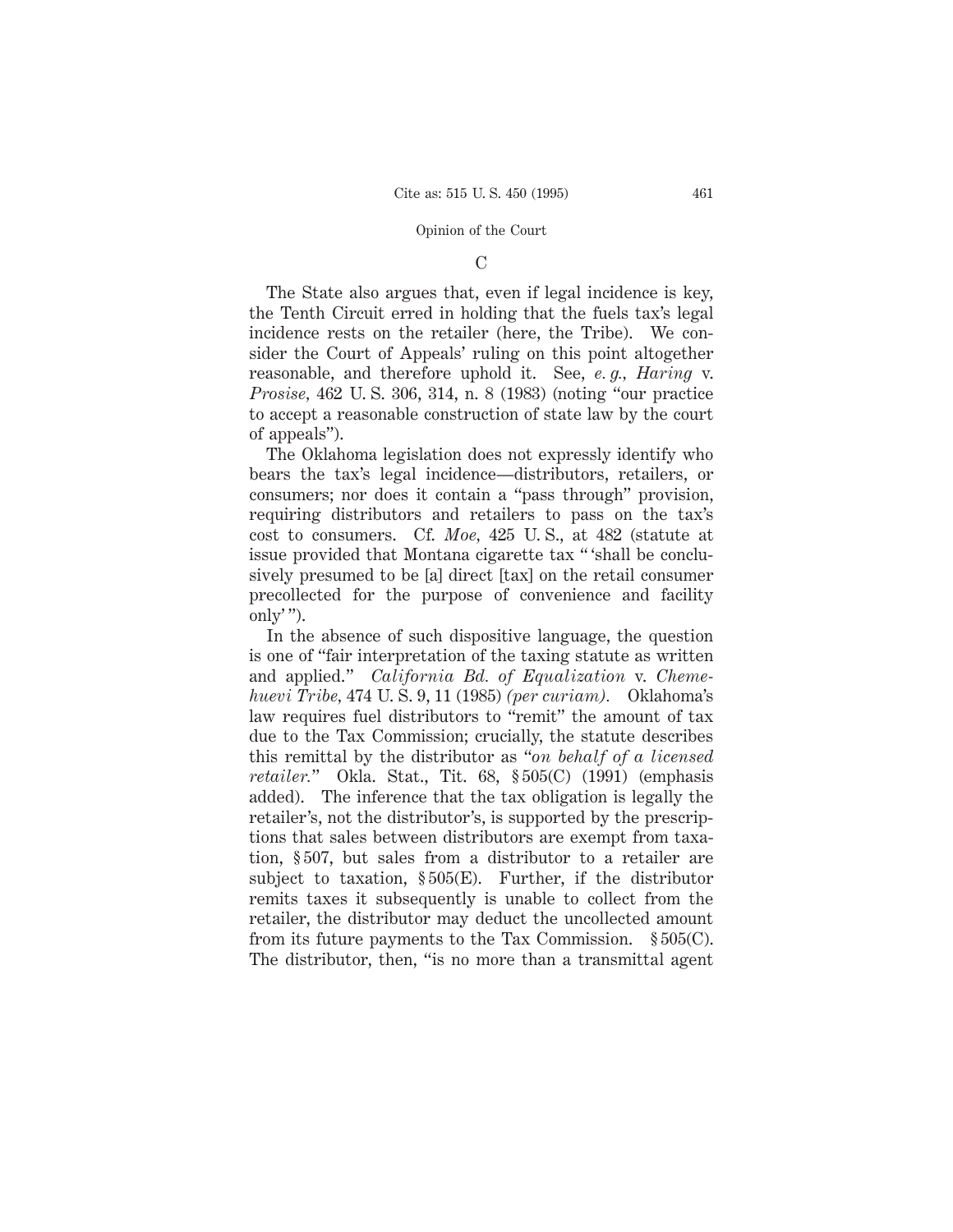for the taxes imposed on the retailer." 31 F. 3d, at 971. And for their services as "agent of the state for [tax] collection," distributors retain a small portion of the taxes they collect.  $§ 506(a)$ .

The fuels tax law contains no comparable indication that retailers are simply collection agents for taxes ultimately imposed on consumers. No provision sets off the retailer's liability when consumers fail to make payments due; neither are retailers compensated for their tax collection efforts. And the tax imposed when a distributor sells fuel to a retailer applies whether or not the fuel is ever purchased by a consumer. See, *e. g.,* § 502 ("There is hereby levied an excise tax . . . upon the sale of each and every gallon of gasoline sold, or stored and distributed, or withdrawn from storage . . . ."). Finally, Oklahoma's law imposes no liability of any kind on a consumer for purchasing, possessing, or using untaxed fuel; in contrast, the legislation makes it unlawful for distributors or retailers "to sell or offer for sale in this state, motor fuel or diesel fuel while delinquent in the payment of any excise tax due the state."  $\S 505(C)$ .

As the Court of Appeals fairly and reasonably concluded: "[T]he import of the language and the structure of the fuel tax statutes is that the distributor collects the tax from the retail purchaser of the fuel"; the "motor fuel taxes are legally imposed on the retailer rather than on the distributor or the consumer." 31 F. 3d, at 971–972.

# III

Regarding Oklahoma's income tax, the Court of Appeals declared that the State may not tax the wages of members of the Chickasaw Nation who work for the Tribe, including members who reside in Oklahoma outside Indian country.

The holding on tribal members who live in the State outside Indian country runs up against a well-established principle of interstate and international taxation—namely, that a jurisdiction, such as Oklahoma, may tax *all* the income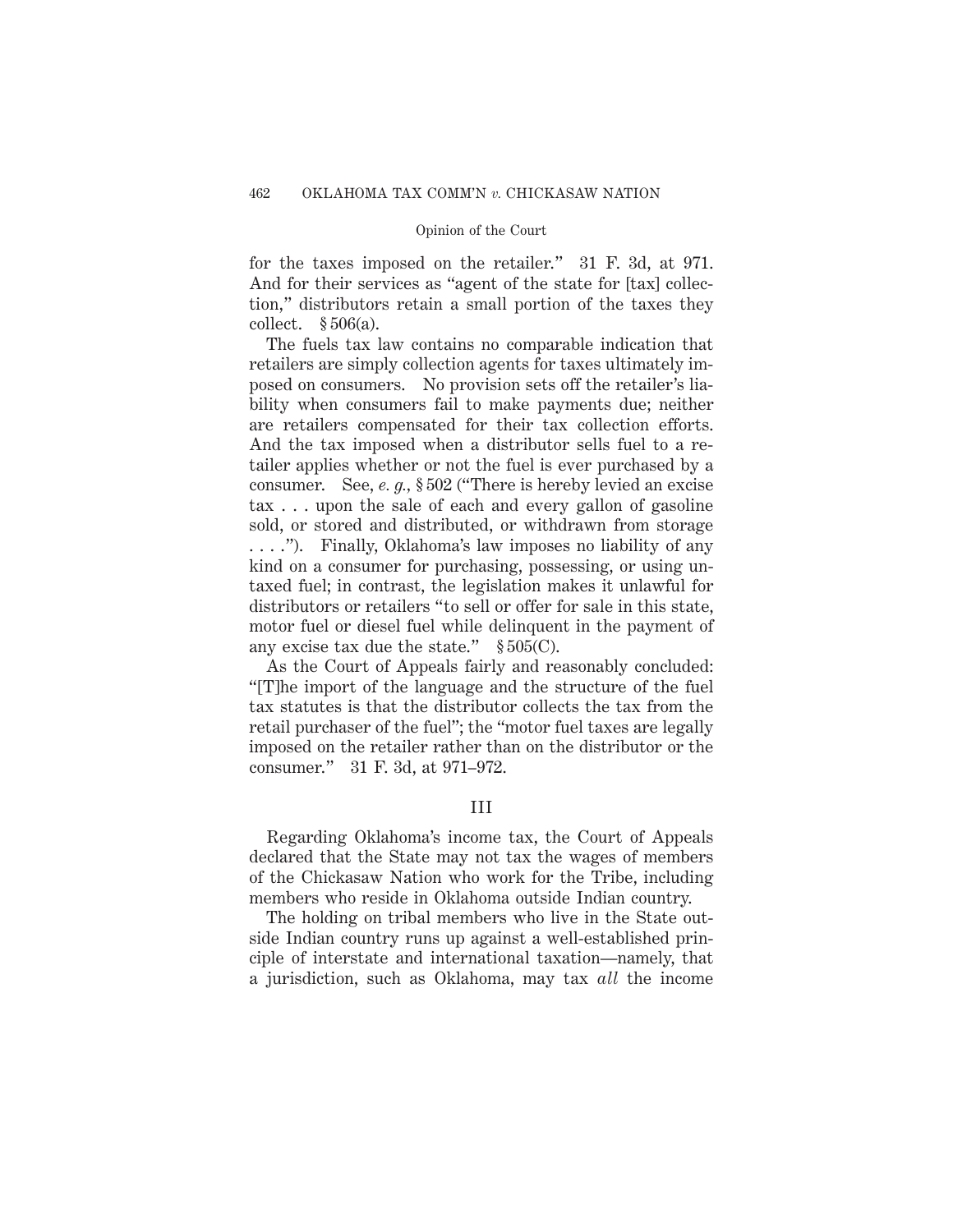of its residents, even income earned outside the taxing jurisdiction: <sup>11</sup>

"That the receipt of income by a resident of the territory of a taxing sovereignty is a taxable event is universally recognized. Domicil itself affords a basis for such taxation. Enjoyment of the privileges of residence in the state and the attendant right to invoke the protection of its laws are inseparable from responsibility for sharing the costs of government . . . . These are rights and privileges which attach to domicil within the state. . . . Neither the privilege nor the burden is affected by the character of the source from which the income is derived." *New York ex rel. Cohn* v. *Graves,* 300 U. S. 308, 312–313 (1937).

This "general principl[e] . . . ha[s] international acceptance." American Law Institute, Federal Income Tax Project: International Aspects of United States Income Taxation 4, 6 (1987); see, *e. g.,* C. Cretton, Expatriate Tax Manual 1 (2d ed. 1991) ("An individual who is resident in the UK is subject to income tax on all his sources of income, worldwide."). It has been applied both to the States, *e. g., Shaffer* v. *Carter,* 252 U. S. 37, 57 (1920); see 2 J. Hellerstein & W. Hellerstein, State Taxation § 20.04, p. 20–13 (1992), and to the Federal Government, *e. g., Cook* v. *Tait,* 265 U. S. 47, 56 (1924); see 1 J. Isenbergh, International Taxation 45-56 (1990).<sup>12</sup>

<sup>&</sup>lt;sup>11</sup> For nonresidents, in contrast, jurisdictions generally may tax only income earned within the jurisdiction. See *Shaffer* v. *Carter,* 252 U. S. 37, 57 (1920) (as to residents, a State "may, and does, exert its taxing power over their income from all sources"; as to nonresidents, "the tax is only on such income as is derived from... sources [within the State]").

<sup>&</sup>lt;sup>12</sup> Although sovereigns have authority to tax all income of their residents, including income earned outside their borders, they sometimes elect not to do so, and they commonly credit income taxes paid to other sovereigns. But "[i]f foreign income of a domiciliary taxpayer is exempted, this is an independent policy decision and not one compelled by jurisdictional considerations." American Law Institute, Federal Income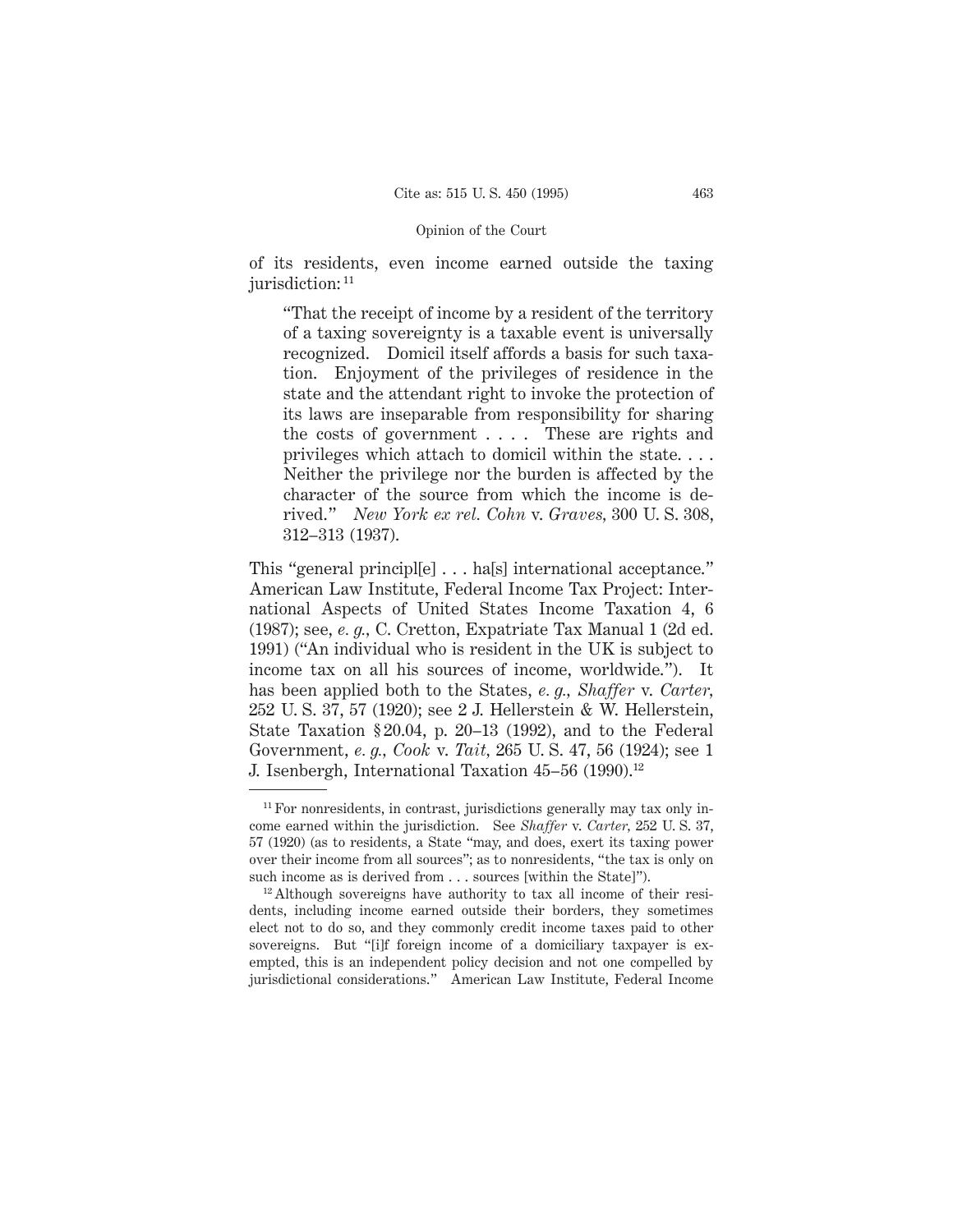The Tribe seeks to block the State from exercising its ordinary prerogative to tax the income of every resident; in particular, the Tribe seeks to shelter from state taxation the income of tribal members who live in Oklahoma outside Indian country but work for the Tribe on tribal lands.13 For the exception the Tribe would carve out of the State's taxing authority, the Tribe gains no support from the rule that Indians and Indian tribes are generally immune from state taxation, *McClanahan* v. *Arizona Tax Comm'n,* 411 U. S. 164 (1973), as this principle does not operate outside Indian country. *Oklahoma Tax Comm'n* v. *Sac and Fox Nation,* 508 U. S. 114, 123–126 (1993).

Notably, the Tribe has not asserted here, or before the Court of Appeals, that the State's tax infringes on tribal self-governance. See Brief in Opposition 9–10 ("infringement" question is not presented to this Court); Brief for Respondent 42, n. 37; see also *Sac and Fox,* 508 U. S., at 126 (reserving question "whether the Tribe's right to selfgovernance could operate independently of its territorial jurisdiction to pre-empt the State's ability to tax income

<sup>13</sup> The Tribe's claim, as presented in this case, is a narrow one. The Tribe does not assert here its authority to tax the income of these tribal members. Nor does it complain that Oklahoma fails to award a credit against state taxes for taxes paid to the Tribe.

Tax Project: International Aspects of United States Income Taxation 6 (1987).

Concerning salaries of United States resident "diplomats and employees of international organizations," *post,* at 470, the dissent speaks of "treaties" as the wellsprings of "an *exception*" to otherwise governing tax law. That is not quite right. It is dominantly United States internal law that sets the ground rules for exemptions accorded employees of foreign governments and international organizations. In return for exemption of foreign government employees from United States federal taxation, § 893 of the Internal Revenue Code requires that the employer government grant equivalent exemption to United States Government employees performing similar services abroad. 26 U. S. C. § 893(a)(3); see *Toll* v. *Moreno,* 458 U. S. 1, 15–16 (1982) (identifying statutory genesis of § 893 exemption); 1 J. Isenbergh, International Taxation 393–394 (1990).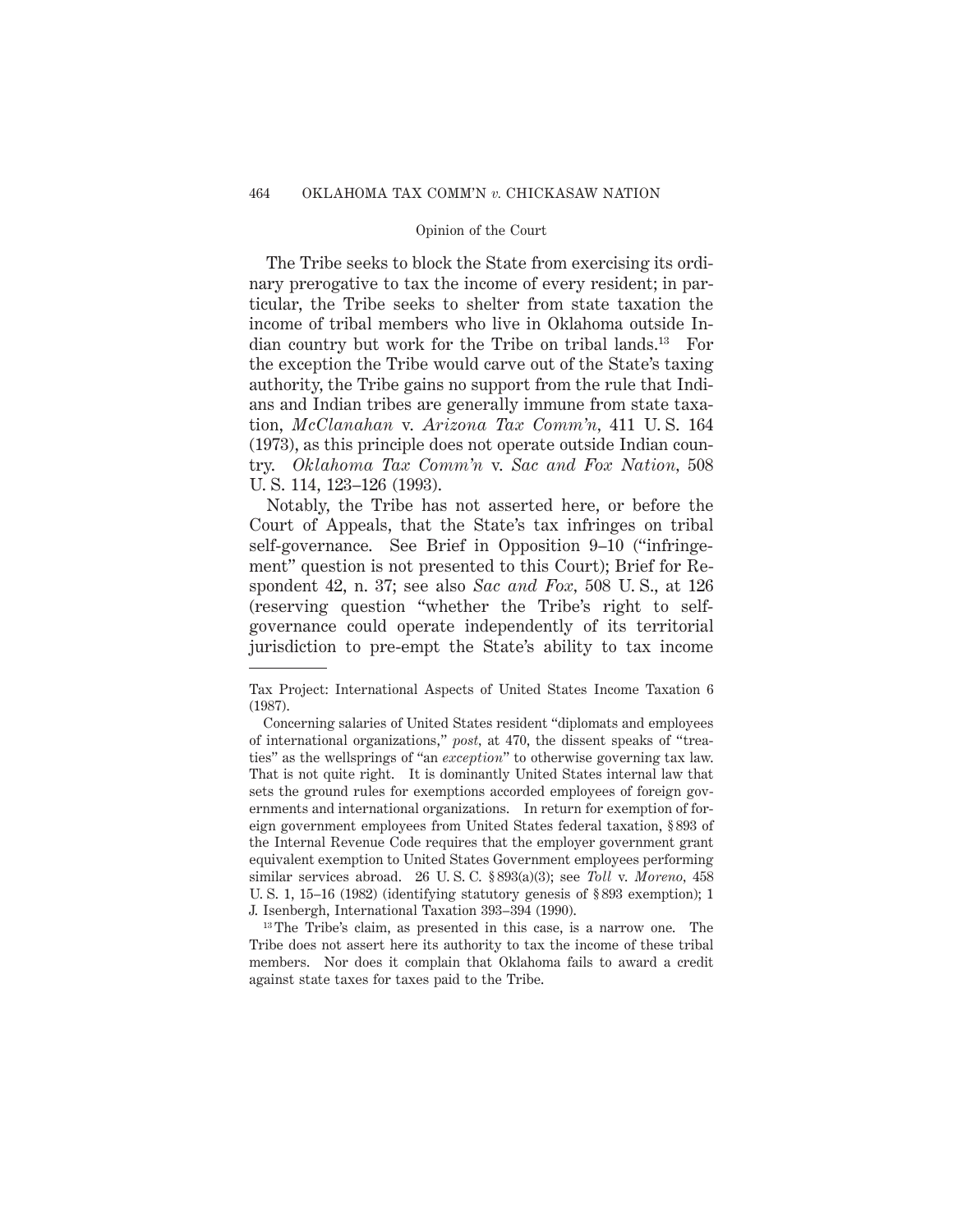earned from work performed for the Tribe itself when the employee does not reside in Indian country").<sup>14</sup>

Instead, the Tribe relies on the argument that Oklahoma's levy impairs rights granted or reserved by federal law. See *Mescalero Apache Tribe* v. *Jones*, 411 U. S., at 148–149 ("[E]xpress federal law to the contrary" overrides the general rule that "Indians going beyond reservation boundaries have generally been held subject to nondiscriminatory state law otherwise applicable to all citizens of the State."). The Tribe invokes the Treaty of Dancing Rabbit Creek, Sept. 27, 1830, Art. IV, 7 Stat. 333–334, which provides in pertinent part:

"The Government and people of the United States are hereby obliged to secure to the said [Chickasaw<sup>15</sup>] Nation of Red People the jurisdiction and government of all the persons and property that may be within their limits west, so that no Territory or State shall ever have a right to pass laws for the government of the [Chickasaw] Nation of Red People and their descendants . . . but the U. S. shall forever secure said [Chickasaw] Nation from, and against, all [such] laws . . . ."

According to the Tribe, the State's income tax, when imposed on tribal members employed by the Tribe, is a law "for the government of the [Chickasaw] Nation of Red People and their descendants," and it is immaterial that these "descendants" live outside Indian country.

In evaluating this argument, we are mindful that "treaties should be construed liberally in favor of the Indians."

<sup>&</sup>lt;sup>14</sup> The United States suggests, as a potential disposition, that we remand on the "self-governance" question. Brief for United States as *Amicus Curiae* 30, n. 18. But an interference-with-self-governance plea was neither made in the lower courts nor presented here, and is therefore foreclosed in this case.

<sup>&</sup>lt;sup>15</sup> This treaty, first concluded between the United States and the Choctaw Nation in 1830, became applicable to the Chickasaw Nation in 1837. See Treaty of Jan. 17, 1837, Art. I, 11 Stat. 573.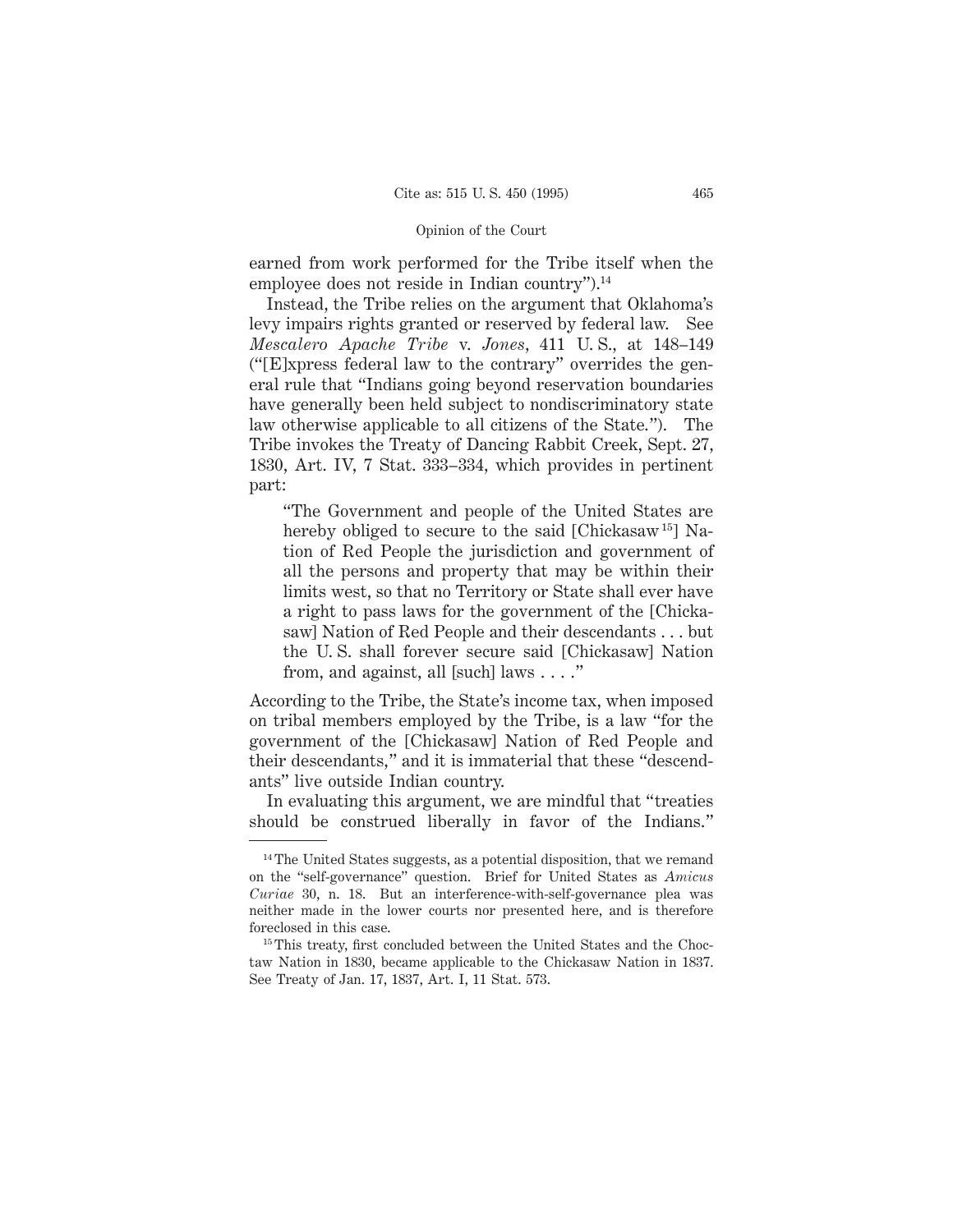*County of Oneida* v. *Oneida Indian Nation of N. Y.,* 470 U. S. 226, 247 (1985). But liberal construction cannot save the Tribe's claim, which founders on a clear geographic limit in the Treaty. By its terms, the Treaty applies only to persons and property "within [the Nation's] limits." We comprehend this Treaty language to provide for the Tribe's sovereignty within Indian country. We do not read the Treaty as conferring super-sovereign authority to interfere with another jurisdiction's sovereign right to tax income, from all sources, of those who choose to live within that jurisdiction's limits.

The Tribe and the United States<sup>16</sup> further urge us to read the Treaty in accord with the repudiated view that an income tax imposed on government employees should be treated as a tax on the government. See *Dobbins* v. *Commissioners of Erie Cty.,* 16 Pet. 435 (1842). But see *Graves* v. *New York ex rel. O'Keefe,* 306 U. S. 466, 480 (1939) ("The theory, which once won a qualified approval, that a tax on income is legally or economically a tax on its source, is no longer tenable  $\dots$ ."). Under this view, a tax on tribal members employed by the Tribe would be seen as an impermissible tax on the Tribe itself.

We doubt the signatories meant to incorporate this nowdefunct view into the Treaty. They likely gave no thought to a State's authority to tax the income of tribal members

<sup>&</sup>lt;sup>16</sup> In its alliance with the Tribe, the United States is not an entirely disinterested party. The United States affords Chickasaw tribal member employees no exemption from *federal* income tax. See *Squire* v. *Capoeman,* 351 U. S. 1, 6 (1956) ("[I]n ordinary affairs of life, not governed by treaties or remedial legislation, [Indians] are subject to the payment of income taxes as are other citizens."); *Hoptowit* v. *Commissioner,* 709 F. 2d 564 (CA9 1983) (rejecting claim of federal tax exemption for income from tribal employment); *Jourdain* v. *Commissioner,* 617 F. 2d 507 (CA8) *(per curiam)* (same), cert. denied, 449 U. S. 839 (1980). And, in computing employees' federal income tax base, state income tax is allowed as an itemized deduction. 26 U. S. C. § 164(a)(3). Thus, an exemption of wages from *state* income tax increases federal income tax revenue.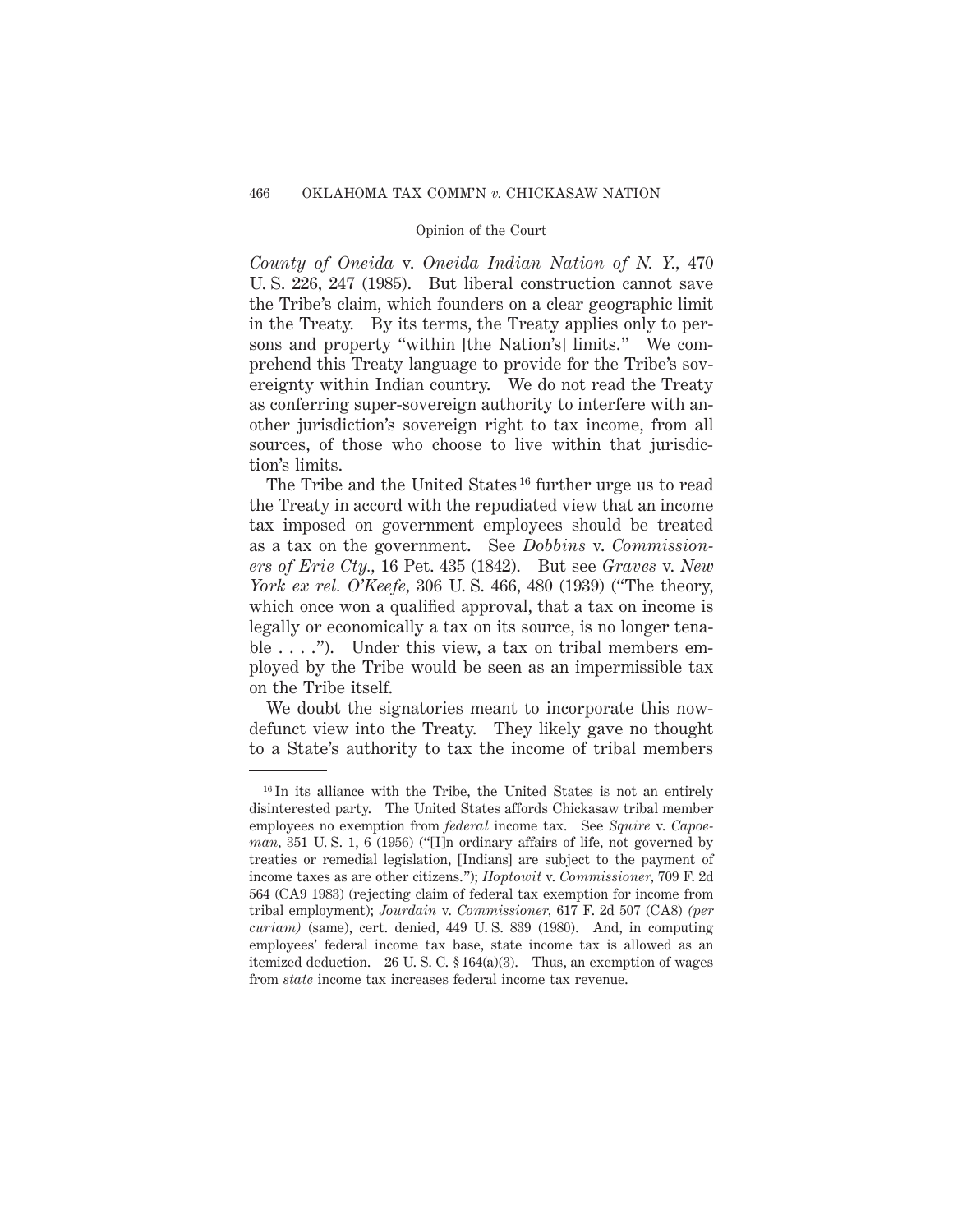## Appendix to opinion of the Court

living in the State's domain, because they did not expect any members to be there. On the contrary, the purpose of the Treaty was to put distance between the Tribe and the States. Under the Treaty, the Tribe moved across the Mississippi River, from its traditional lands within Mississippi and Alabama, to unsettled lands not then within a State. See D. Hale & A. Gibson, The Chickasaw 46–59 (1991).

Moreover, importing the *Dobbins* rule into the Treaty would prove too much. That dubious doctrine, by typing taxation of wages earned by tribal employees as taxation of the Tribe itself, would require an exemption for *all* employees of the Tribe—not just tribal members, but nonmembers as well. The Court of Appeals rejected such an extension, see 31 F. 3d, at 975 ("It is settled that the income tax is imposed on the employee, not the employer .... Therefore, to the extent that the income tax is imposed on non-member employees who have no established claim to tribal ancestry, the tax does not infringe upon the treaty prohibition."), and even the Tribe is not urging this view before us, admitting that it is "substantially more tenuous." Brief for Respondent 47.

\*\*\*

For the reasons stated, we affirm the judgment of the Court of Appeals as to the motor fuels tax, reverse that judgment as to the income tax, and remand the case for proceedings consistent with this opinion.

*It is so ordered.*

# APPENDIX TO OPINION OF THE COURT

Treaty of Dancing Rabbit Creek, Sept. 27, 1830, Article IV, 7 Stat. 333–334

The Government and people of the United States are hereby obliged to secure to the said [Chickasaw] Nation of Red People the jurisdiction and government of all the persons and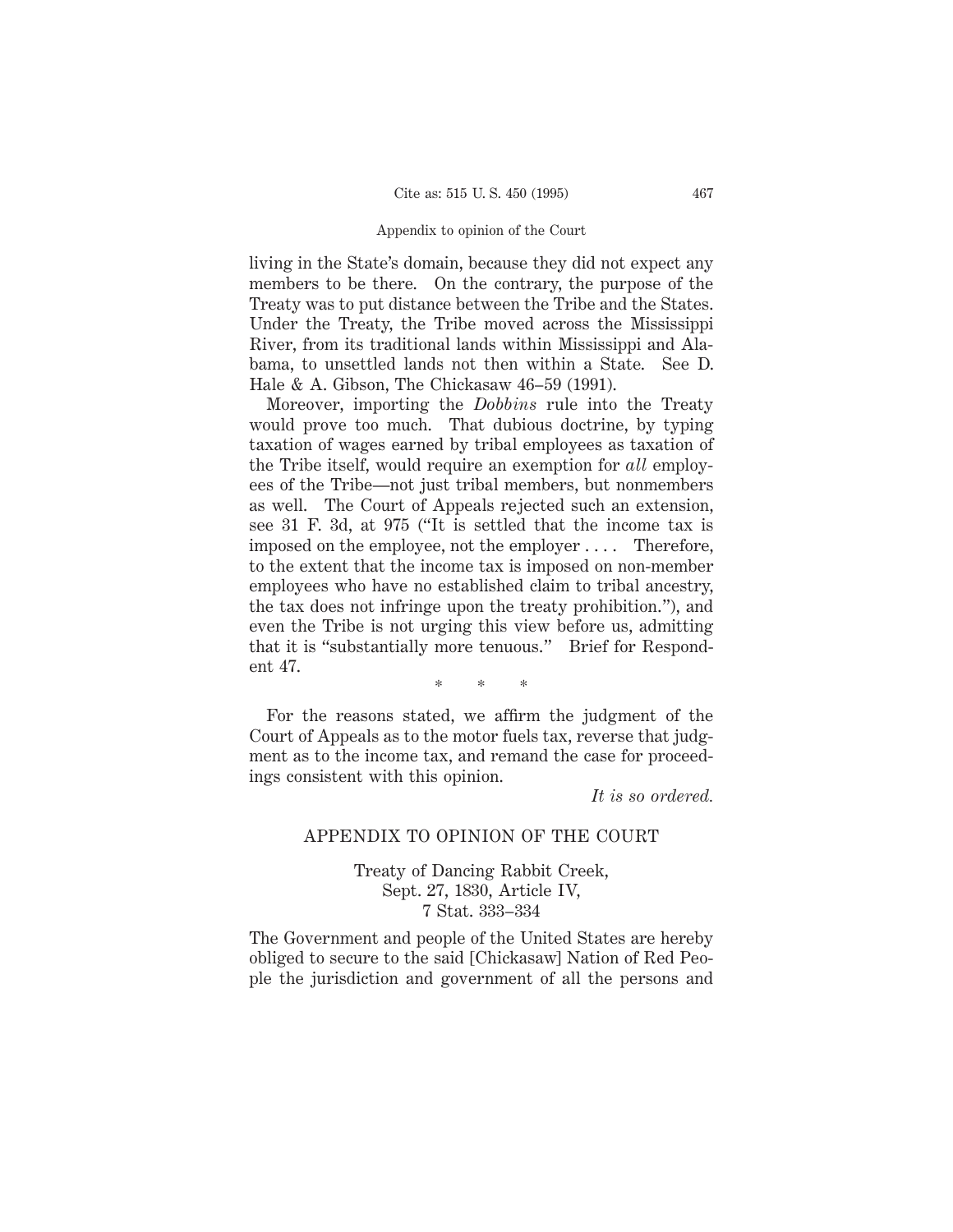property that may be within their limits west, so that no Territory or State shall ever have a right to pass laws for the government of the [Chickasaw] Nation of Red People and their descendants; and that no part of the land granted them shall ever be embraced in any Territory or State; but the U. S. shall forever secure said [Chickasaw] Nation from, and against, all laws except such as from time to time may be enacted in their own National Councils, not inconsistent with the Constitution, Treaties, and Laws of the United States; and except such as may, and which have been enacted by Congress, to the extent that Congress under the Constitution are required to exercise a legislation over Indian Affairs. But the [Chickasaws], should this Treaty be ratified, express a wish that Congress may grant to the [Chickasaws] the right of punishing by their own laws, any white man who shall come into their nation, and infringe any of their national regulations.

Justice Breyer, with whom Justice Stevens, Justice O'Connor, and Justice Souter join, concurring in part and dissenting in part.

I dissent from the portion of the Court's decision that permits Oklahoma to tax the wages that (1) the Tribe pays (2) to members of the Tribe (3) who work for the Tribe (4) within Indian country, but (5) who live outside Indian country, and, apparently, commute to work. The issue is whether such a tax falls within the scope of a promise this Nation made to the Chickasaw Nation in 1837—a promise that no "State shall ever have a right to pass laws for the government of the [Chickasaw] Nation of Red People and their descendants . . . but the U. S. shall forever secure said [Chickasaw] Nation from, and against, all laws" except those the Tribe made itself (and certain others not relevant here). Treaty of Dancing Rabbit Creek, 7 Stat. 333 (1830) (see the Appendix to the opinion of the Court); Treaty of Jan. 17, 1837, 11 Stat. 573. In my view, this language covers the tax.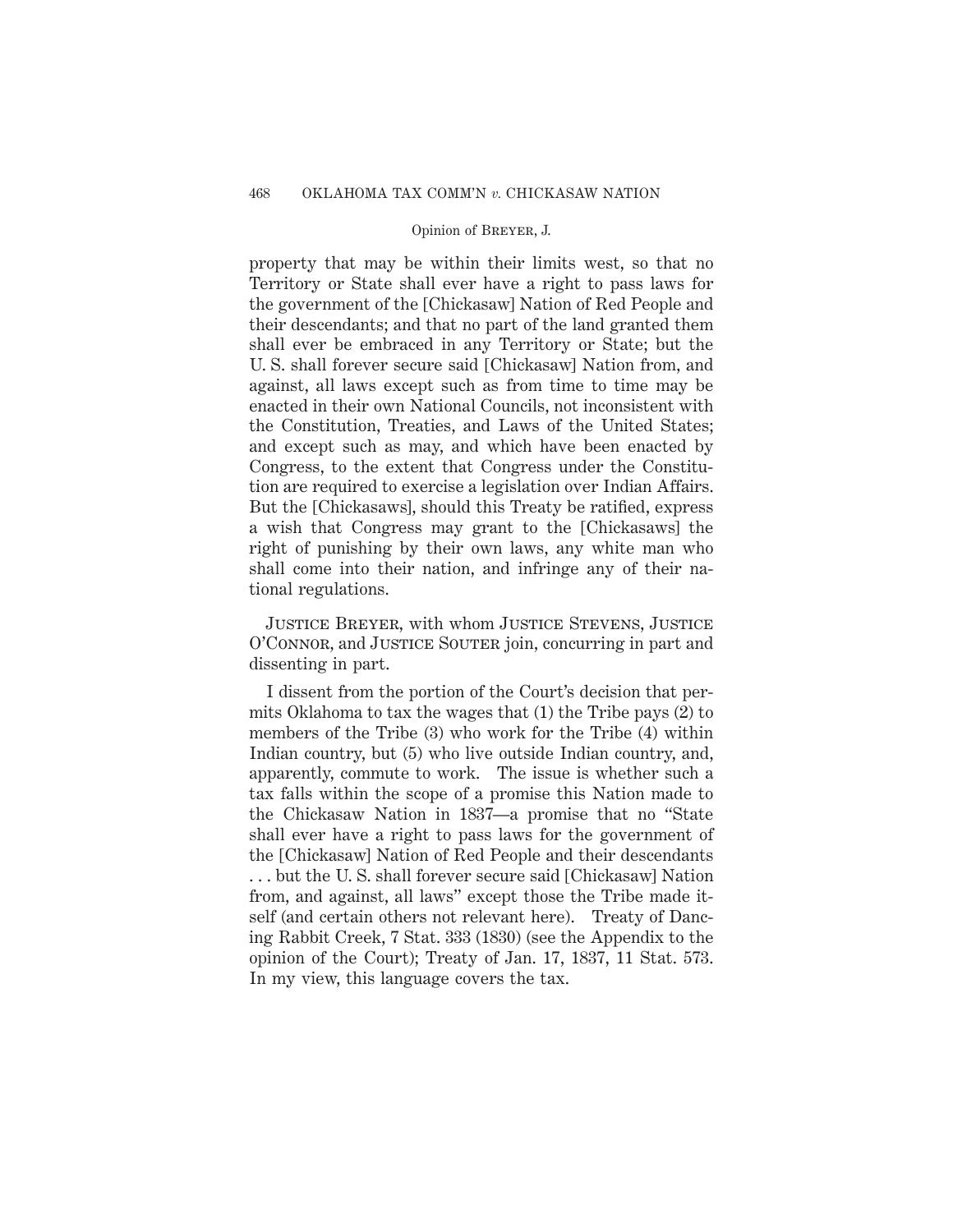For one thing, history suggests that the signatories to the Treaty intended the language to provide a broad guarantee that state law would not apply to the Chickasaws *if* they moved west of the Mississippi River—which they did. The promise's broad reach was meant initially to induce the Choctaws to make such a move in 1830, and it was extended, in 1837, to the Chickasaws for the same reason, all with the hope that other tribes would follow. See A. DeRosier, Removal of the Choctaw Indians 46, 100–128 (1970); *id.*, at 104 (quoting, among other things, President Jackson's statement to Congress, in 1829, that "if the Indians remained east of the Mississippi River, they would be subject to the laws of the several states," but, if they accepted the Treaty and moved west, they would be "free of white men except for a few soldiers").

For another thing, the language of this promise, read broadly and in light of its purpose, fits the tax at issue. The United States promised to secure the "[Chickasaw] Nation from, and against, *all* laws" for the government of the Nation, except those the Nation made itself or that Congress made. Treaty of Dancing Rabbit Creek, *supra* (emphasis added). The law in question does not fall within one of the explicit exceptions to this promise. Nor need the Court read the Treaty as creating an additional implied exception where, as here, the law in question likely affects significantly and directly the way in which the Tribe conducts its affairs in areas subject to tribal jurisdiction—how much, for example, it will likely have to pay workers on its land and what kinds of tribal expenditures it consequently will be able to afford. The impact of the tax upon tribal wages, tribal members, and tribal land makes it possible, indeed reasonable, to consider Oklahoma's tax (insofar as it applies to these tribal wages) as amounting to a law "for the government of" the Tribe. Indeed, in 1837, when the United States made its promise to the Chickasaws, the law considered a tax like the present one to be a tax on its source—*i. e.,* the Tribe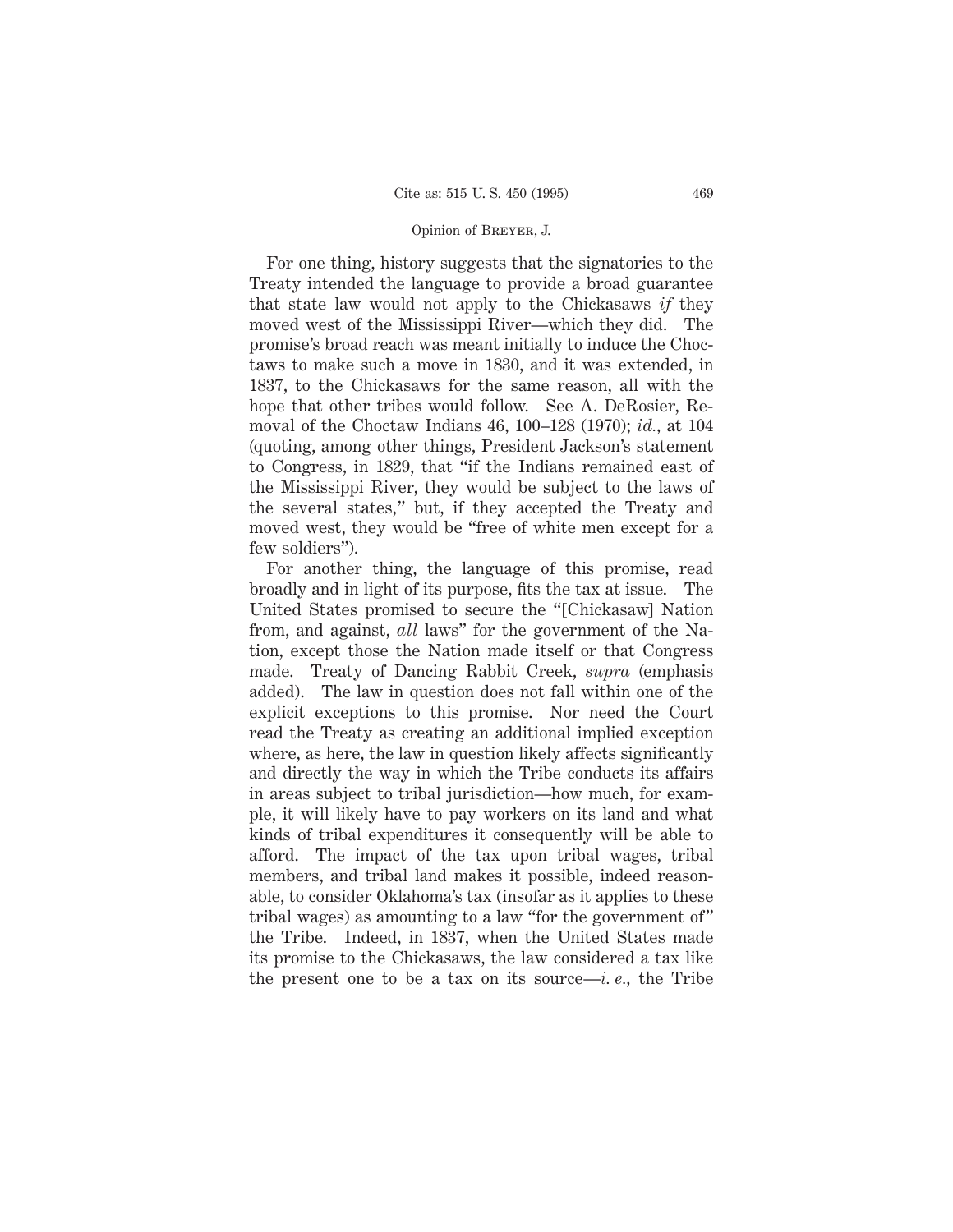itself. See, *e. g., Dobbins* v. *Commissioners of Erie Cty.,* 16 Pet. 435, 445–448 (1842) (Federal Government employee salaries exempt from state tax laws). Although tax law subsequently changed, see *Graves* v. *New York ex rel. O'Keefe,* 306 U. S. 466, 480 (1939), the empirical connection between tax and Tribe has not. The Treaty's basic objective, namely, practical protection for the Tribe, suggests that this unchanging empirical impact, rather than shifting legal tax theory, is the critical consideration.

The majority sets forth several strong arguments against the Treaty's application. But, ultimately, I do not find them convincing. It is true, as the majority points out, that wellestablished principles of tax law permit States to tax those who reside within their boundaries. It is equally true that the Chickasaws whom Oklahoma seeks to tax live in the State at large, although they work in Indian country. But, these truths simply pose the question in this case: Does the Treaty provide an *exception* to well-established principles of tax law, roughly the same way as do, say, treaties governing diplomats and employees of international organizations? See, *e. g., Toll* v. *Moreno,* 458 U. S. 1, 14–15 (1982) (explaining that some such individuals are exempt from federal, state, and local income taxation). The statement of basic tax principles, by themselves, cannot provide the answer.

The majority is also concerned about a "line-drawing" problem. If the Treaty invalidates the law before us, what about an Oklahoma tax, for example, on residents who work for, but are not members of, the Tribe? I acknowledge the problem of line drawing, but that problem exists irrespective of where the line is drawn here. And, because this tax (1) has a strong connection to tribal government (*i. e.,* it falls on tribal members, who work for the Tribe, in Indian country), (2) does not regulate conduct outside Indian country, and (3) does not (as the Solicitor General points out) represent an effort to recover a proportionate share of, say, the cost of providing state services to residents, I am convinced that it